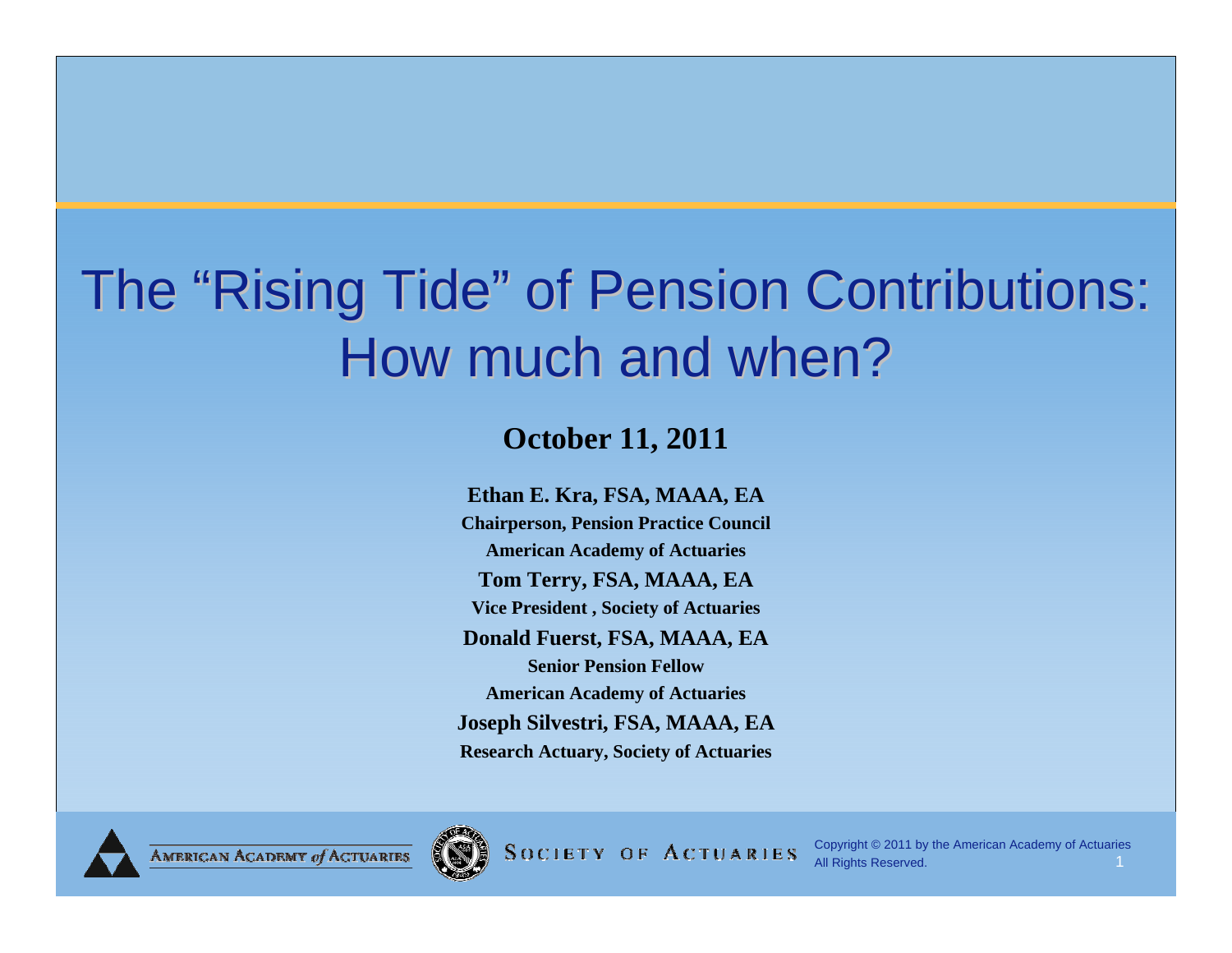#### American Academy of Actuaries

#### **American Academy of Actuaries**

- 17,000-member professional association whose mission is to serve the public and the actuarial profession.
- **Assists policymakers on all levels by providing leadership, objective** expertise, and actuarial advice on risk and financial security issues.
- **Actuaries have extensive experience in dealing with risk management and** solvency issues within the financial services industry and have unique qualifications that can aid the discussion of the economic recession.

#### **Pension Practice Council**

- **Provides objective technical expertise to policymakers and regulators on** pension and Social Security issues.
- **Promotes effective retirement security programs.**
- **A** Advances actuarial practice by informing and educating its members on public policy and professionalism issues and current and emerging practices.

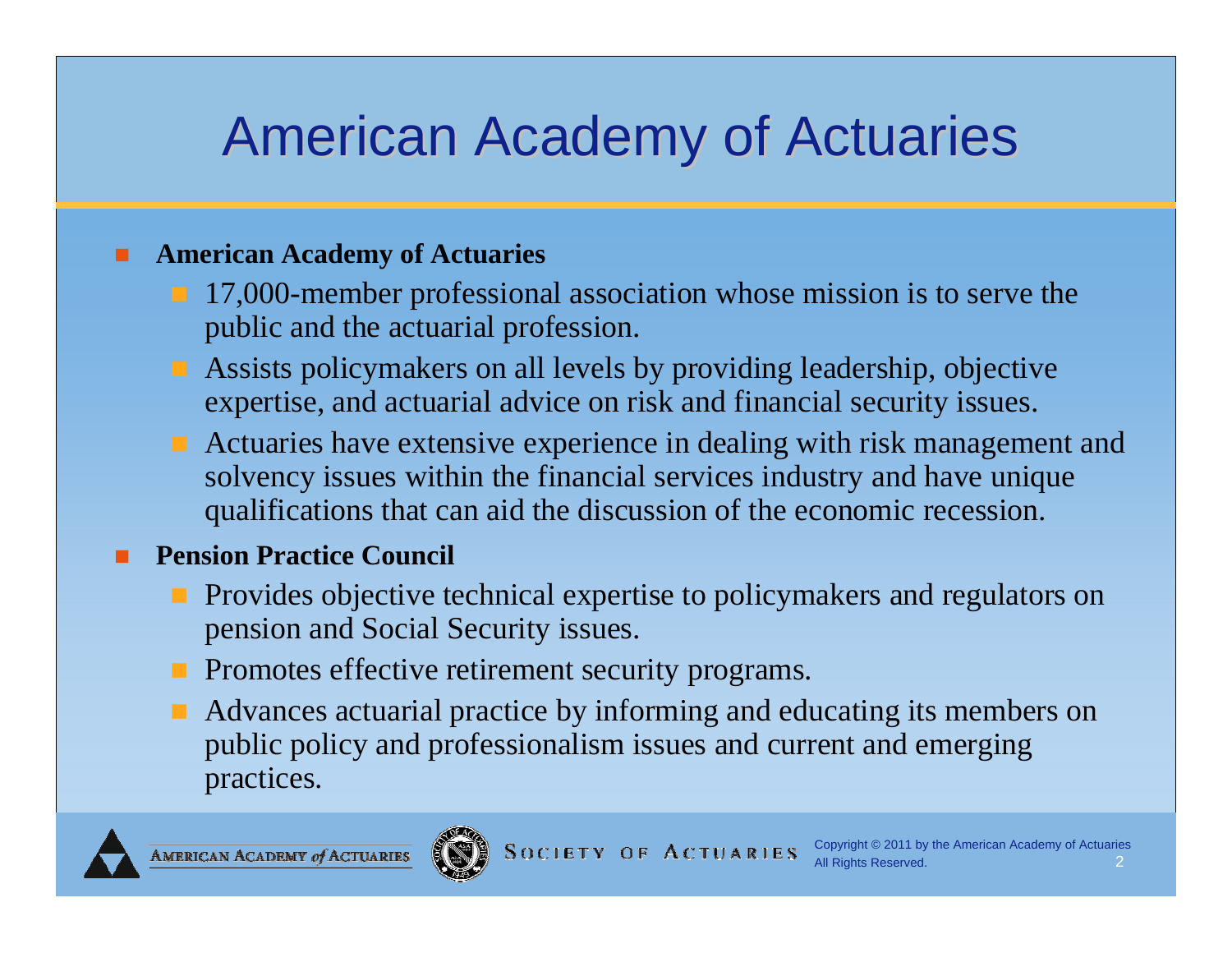# **Society of Actuaries**

- The Society of Actuaries (SOA) is an educational, research and professional organization dedicated to serving the public and Society members.
	- **Largest actuarial organization in the world**
	- 23,000 actuaries in the United States, Canada and worldwide
	- Vision is for actuaries to be the leading professionals in the measurement and management of risk
	- Key research initiatives: Rapid Retirement Research Initiative, Retirement 20/20, Living to 100, Health Actuarial Research Initiative, Retirement Risk Survey series



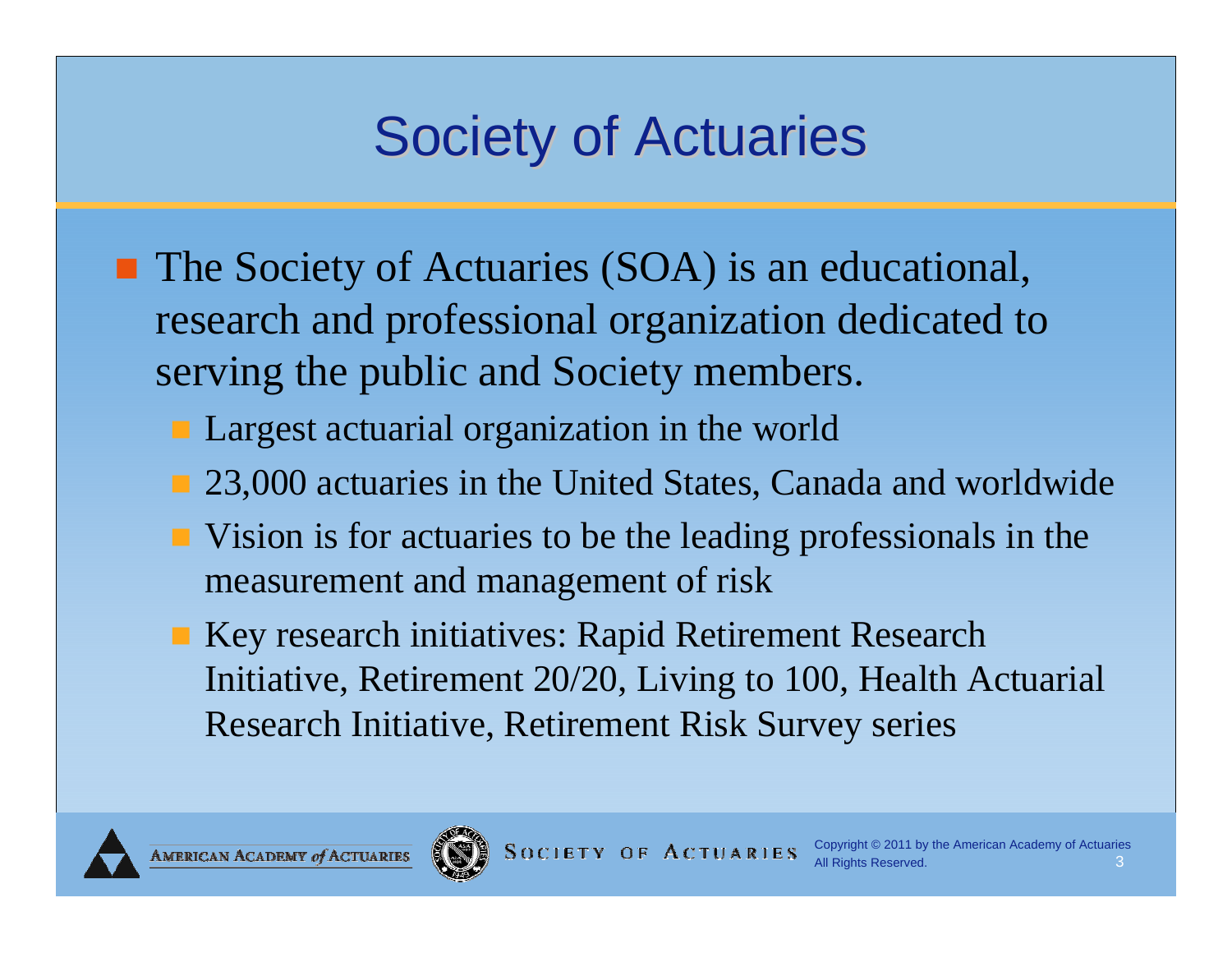### **Rapid Retirement Research Initiative**

- The SOA's Rapid Retirement Research Initiative (RRRI) is intended to provide timely, data-driven research to the public and policy-makers
- Focus on both US and Canada
- Key staff: Joe Silvestri, SOA Retirement Research Actuary

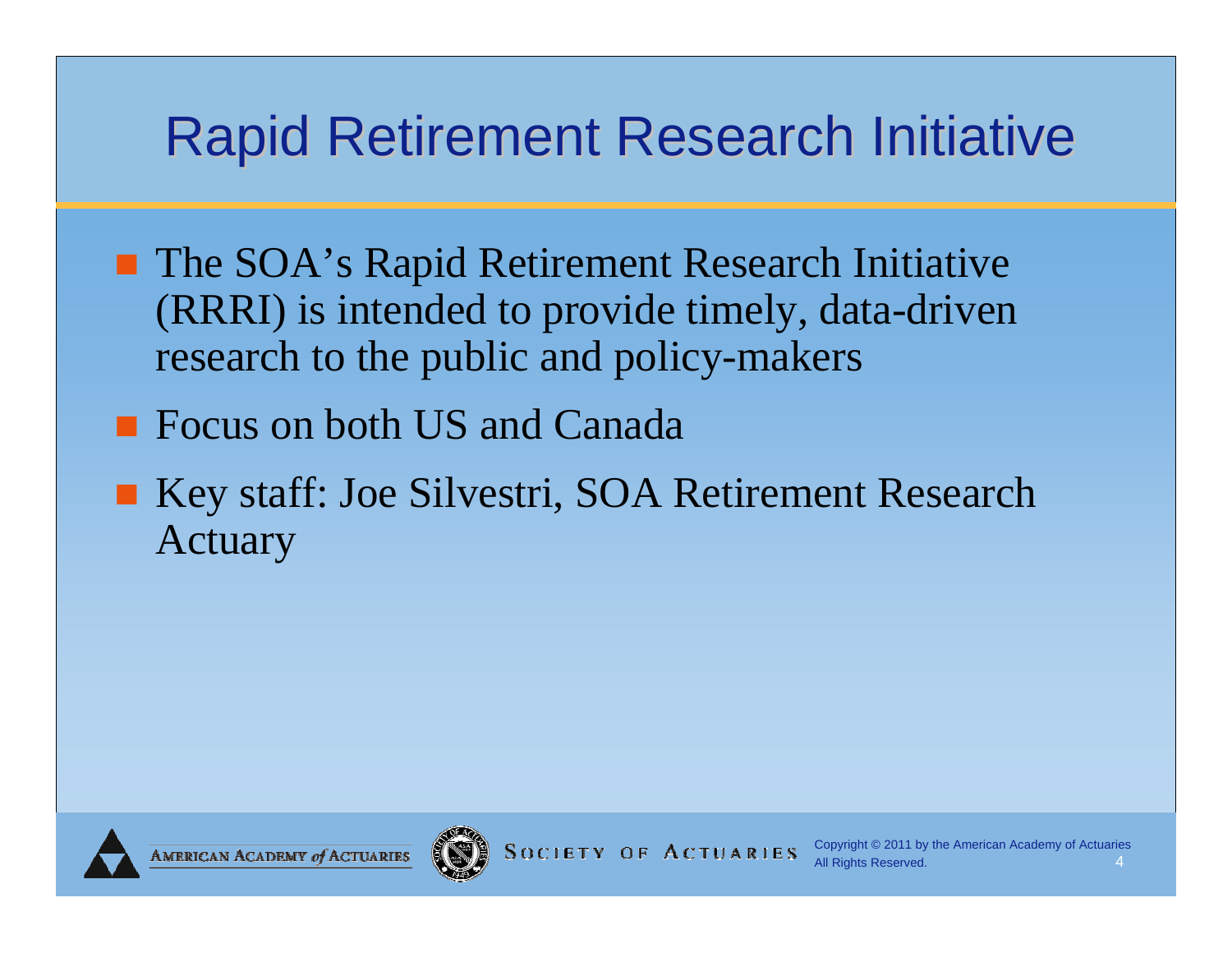# Agenda for Today's Briefing

- Background on the DB System Environment
- Data and Modeling
- The Rising Tide
- What it Means and Potential Implications
- Areas for Future Analysis

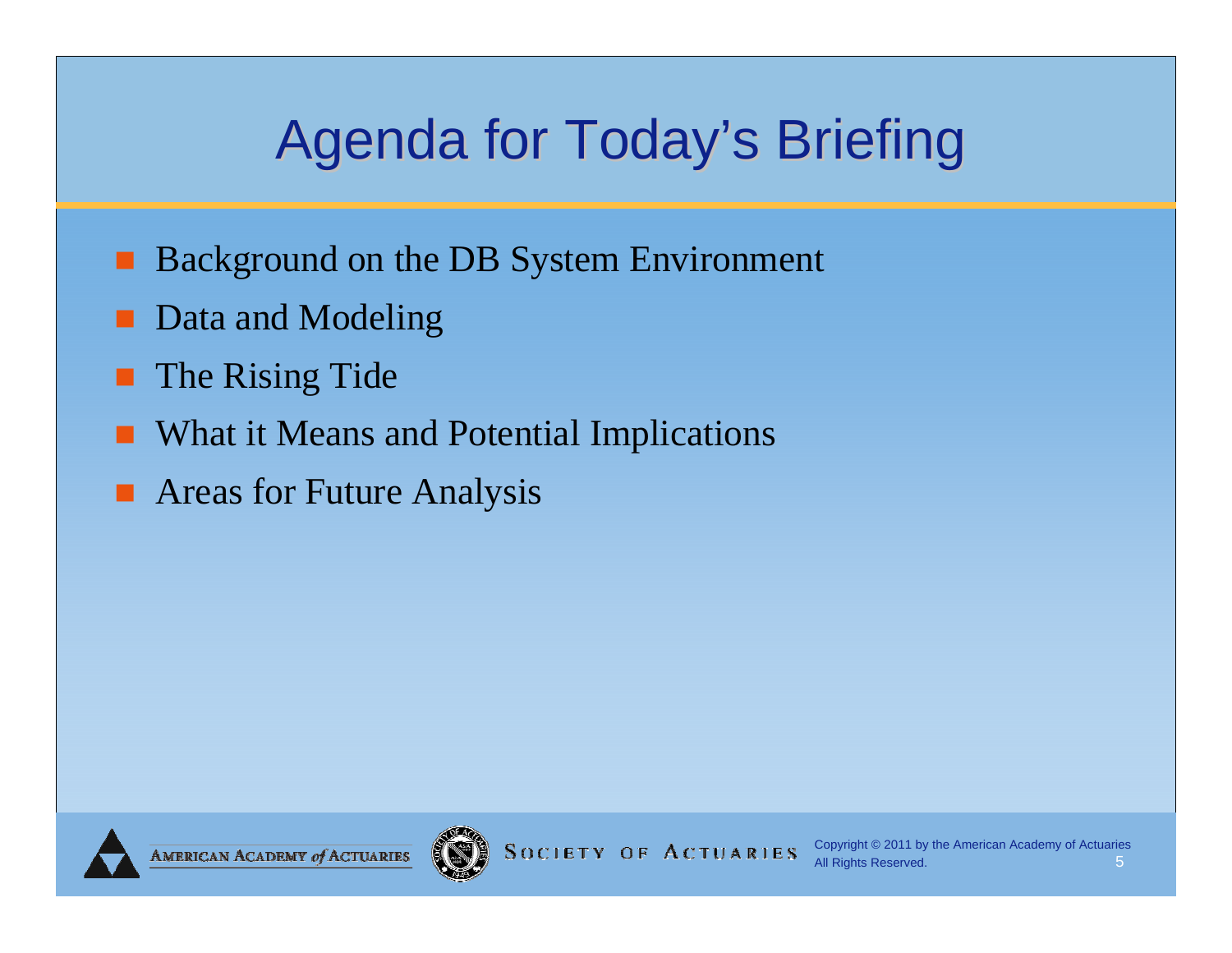## **Background**

- **The Pension Protection Act of 2006 (PPA)**
- Recession of 2007-08 and Financial Crisis
	- **Dismal market returns**
	- Significant decline in interest rates
- **Temporary Funding Relief** 
	- **IRS Interest Rate Relief**
	- The Worker, Retiree and Employer Recovery Act
	- **The Pension Relief Act**



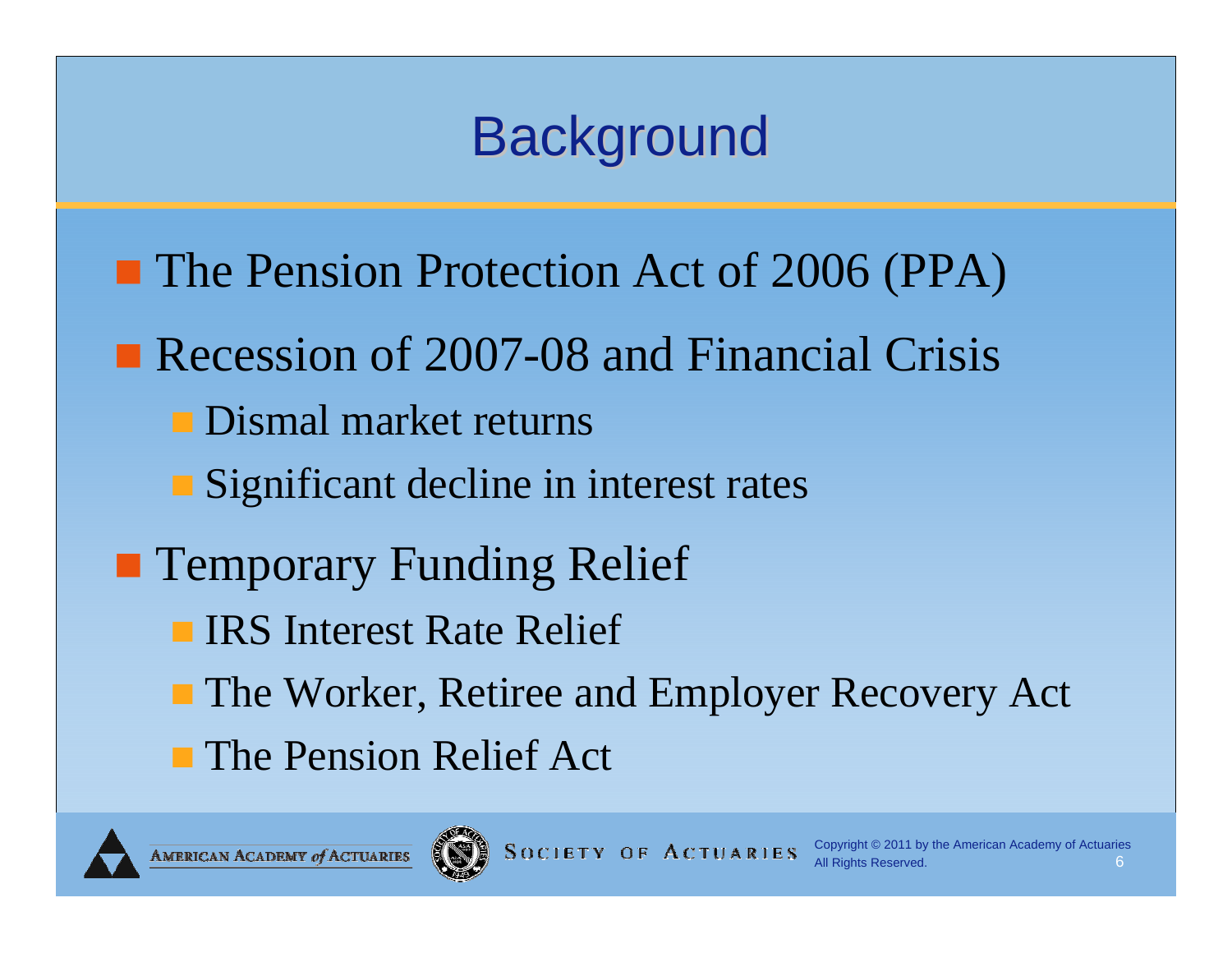# Data and Modeling

- **Pension plan regulatory filings**
- **The Pension Insurance Modeling System (PIMS)**
- Key demographic and economic assumptions determined by the Society of Actuaries (see Appendix)

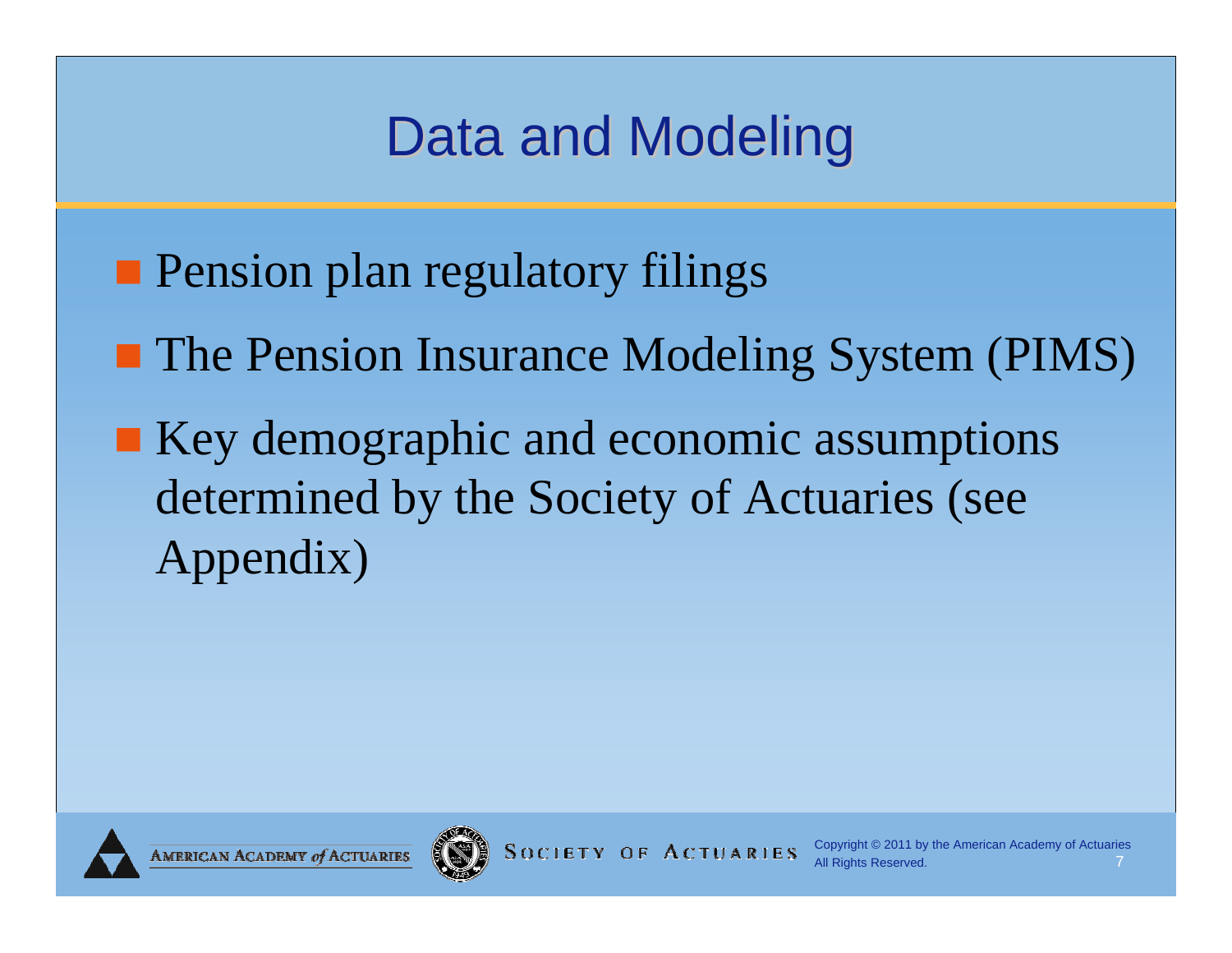# The Rising Tide

- During the ten years ending 2009, actual contributions to the single employer defined benefit system averaged about \$66 billion per year
- **Minimum required contributions fluctuated between \$9** billion and \$22 billion over this period
- Excluding the "credit balance," the minimum required ranged from \$19 billion to \$67 billion over this period
- Actual contributions ranged from \$19 billion in 2000 to \$91 billion in 2002 and 2009



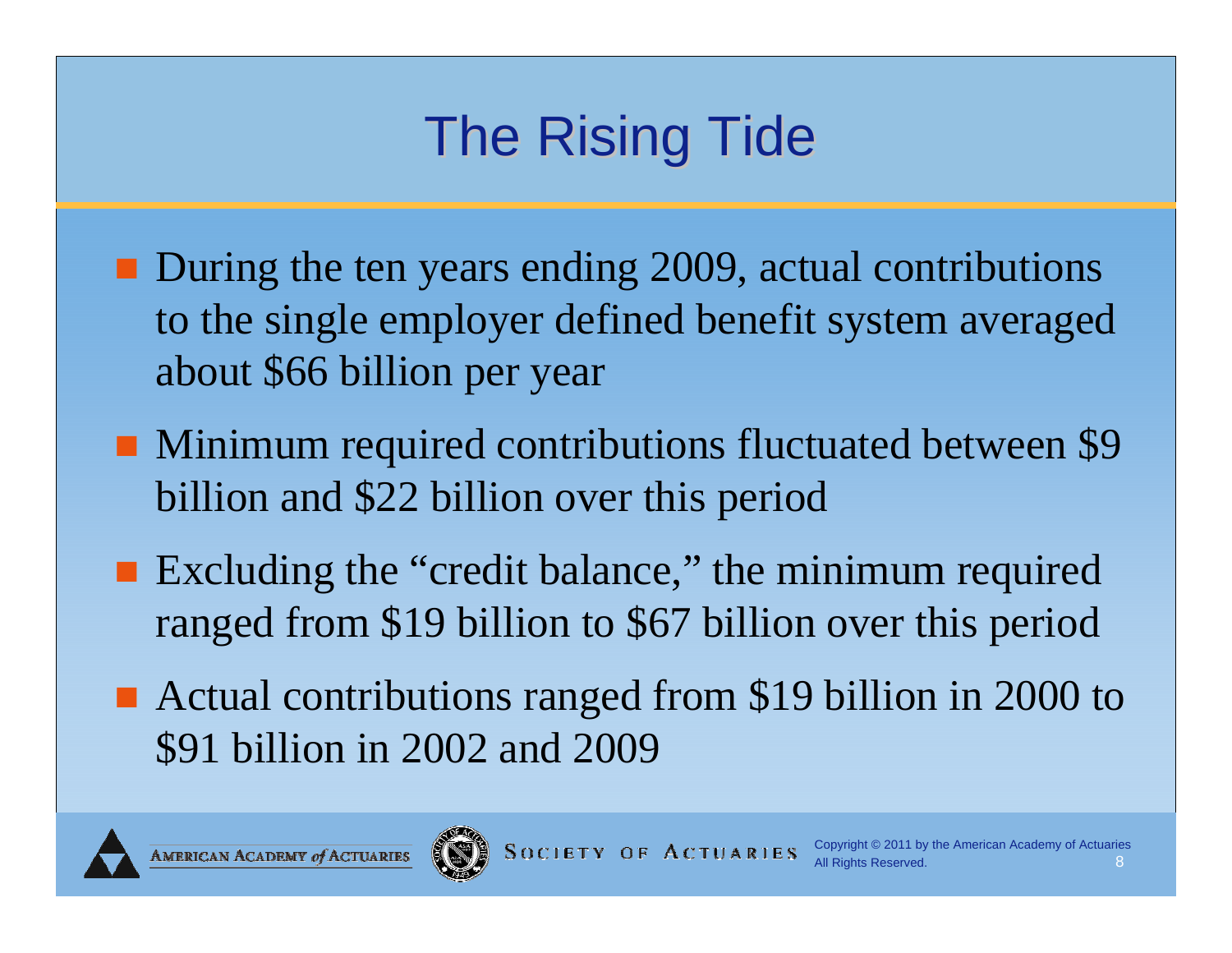#### Contribution History: 2000 - 2009

**HISTORICAL CONTRIBUTIONS (2000 - 2009)** 



**AMERICAN ACADEMY of ACTUARIES** 

**SOCIETY OF ACTUARIES**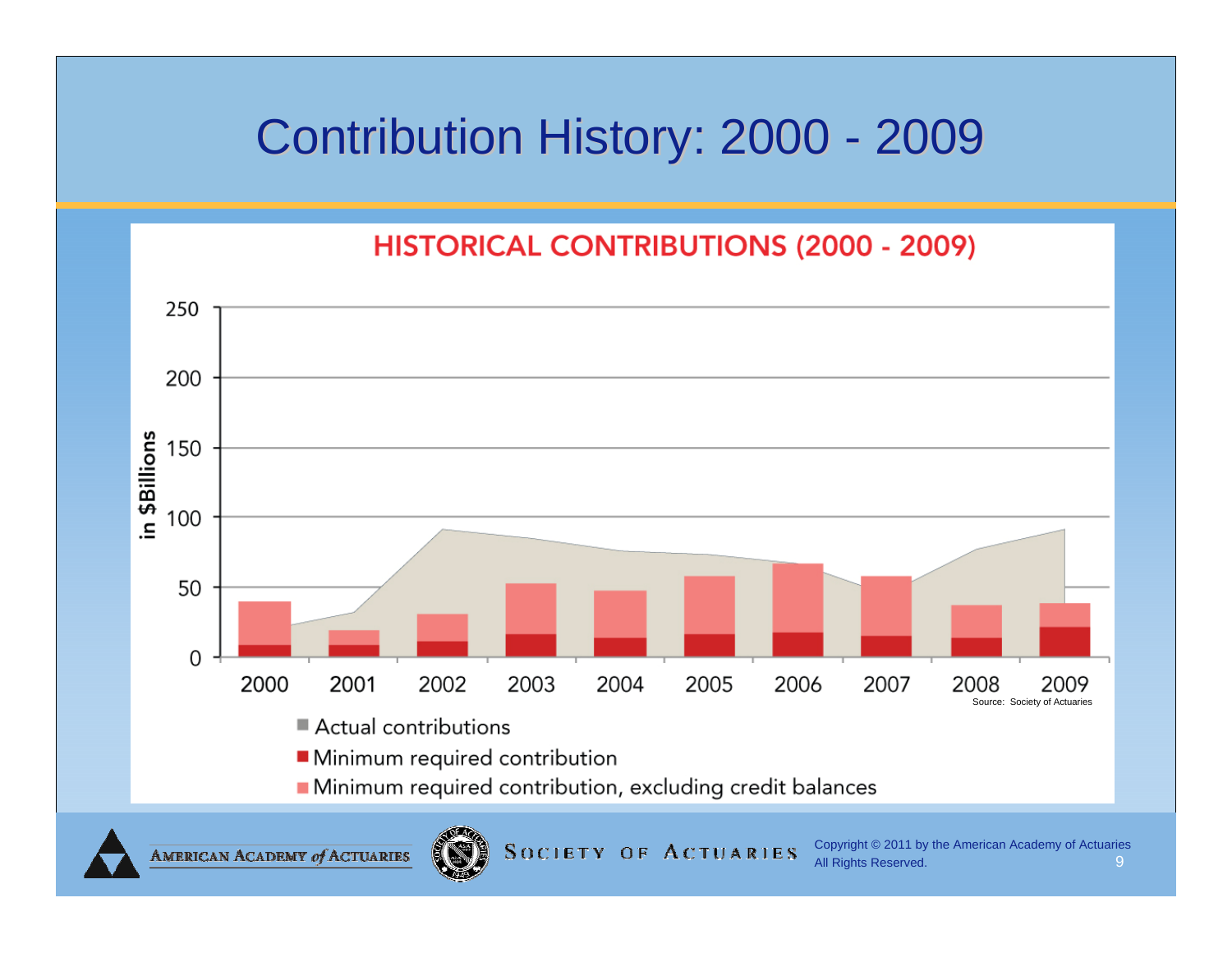# The Rising Tide

- **During the ten years beginning 2010, analysis indicates** required contributions to average \$90 billion per year
- Report shows actual contributions to exceed the required amounts, particularly in 2010 and 2011
- Assuming contributions at the minimum levels, analysis indicates contribution requirements to peak at about \$140 billion in 2016
- After 2016, projected contributions decline to levels similar to the previous decade



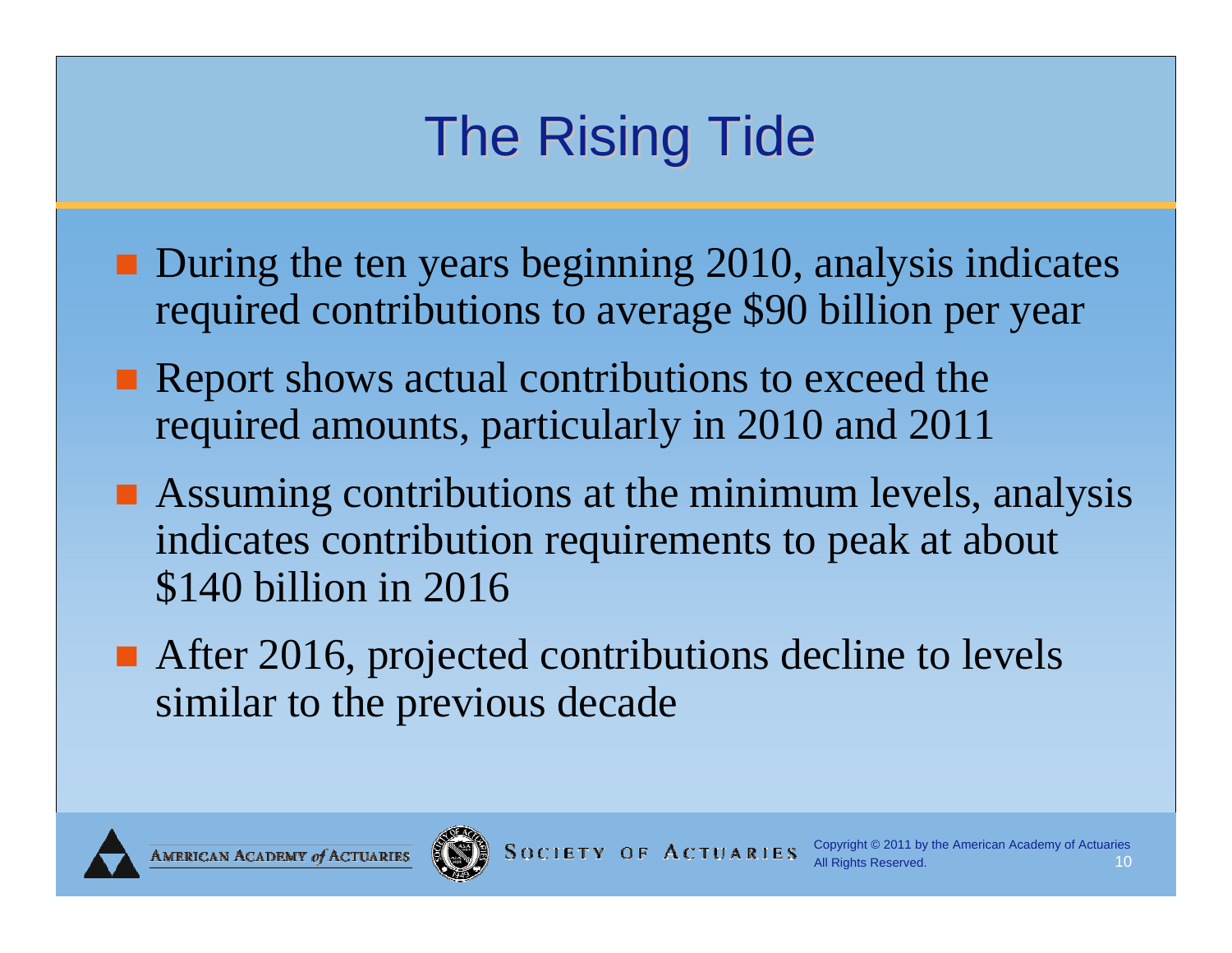#### Projected Contribution Requirements Projected Contribution Requirements



**SOCIETY OF ACTUARIES** 

AMERICAN ACADEMY of ACTUARIES

Copyright © 2011 by the American Academy of Actuaries All Rights Reserved. **11 11**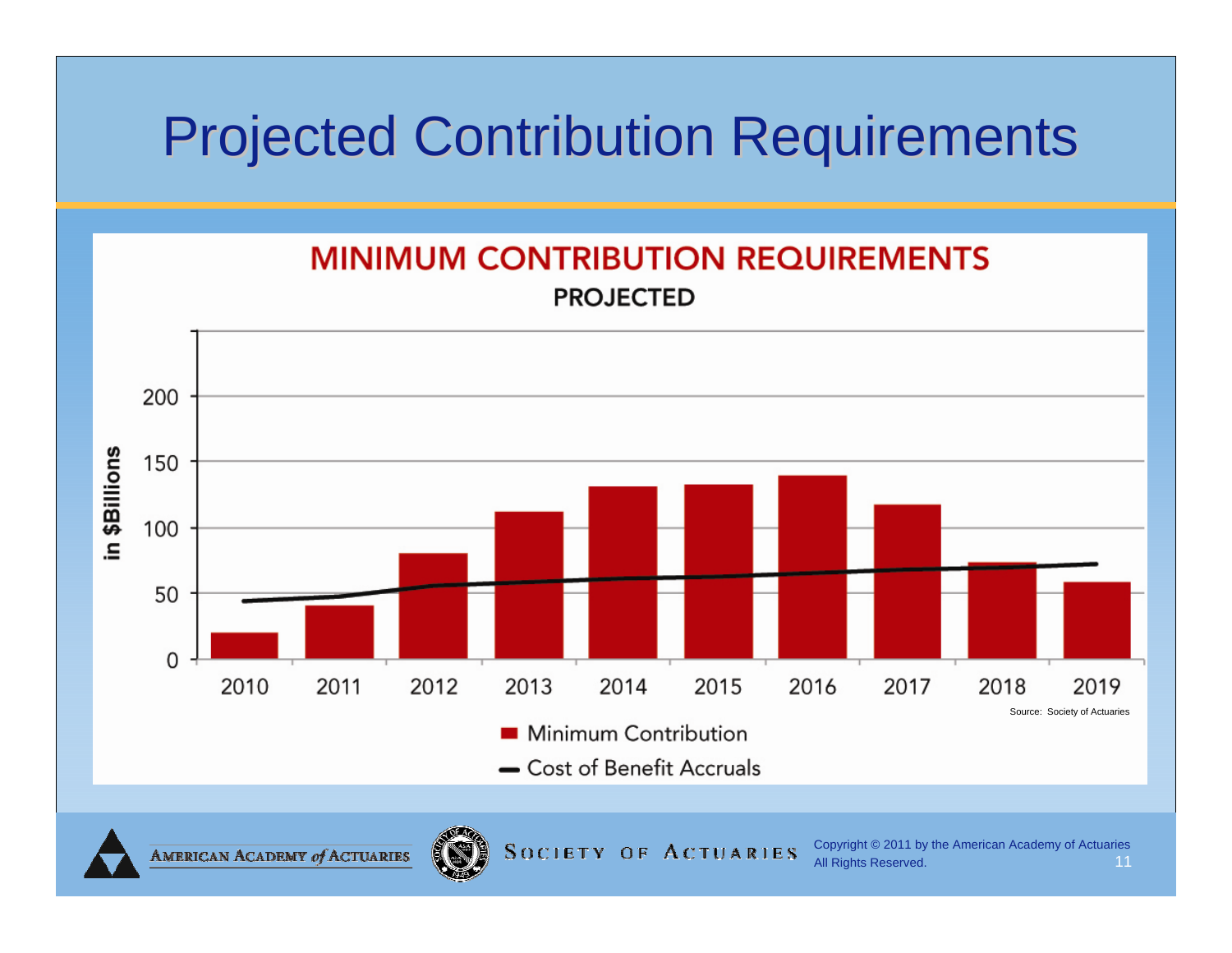# **Sensitivity Analysis**

- **Projections are based on single set of assumed future outcomes**
- **T** To illustrate sensitivity to asset returns, we varied the assumed rate for 2011
	- $-19%$
	- $-18%$

**Peak year required contribution ranges from \$96 to \$234 billion** 

*Actual economic results through September 30 (not reflected in projections or sensitivity analysis)*

- *- Investment results: minus 4.5%*
- *- Interest rates: declined about 70 basis points*



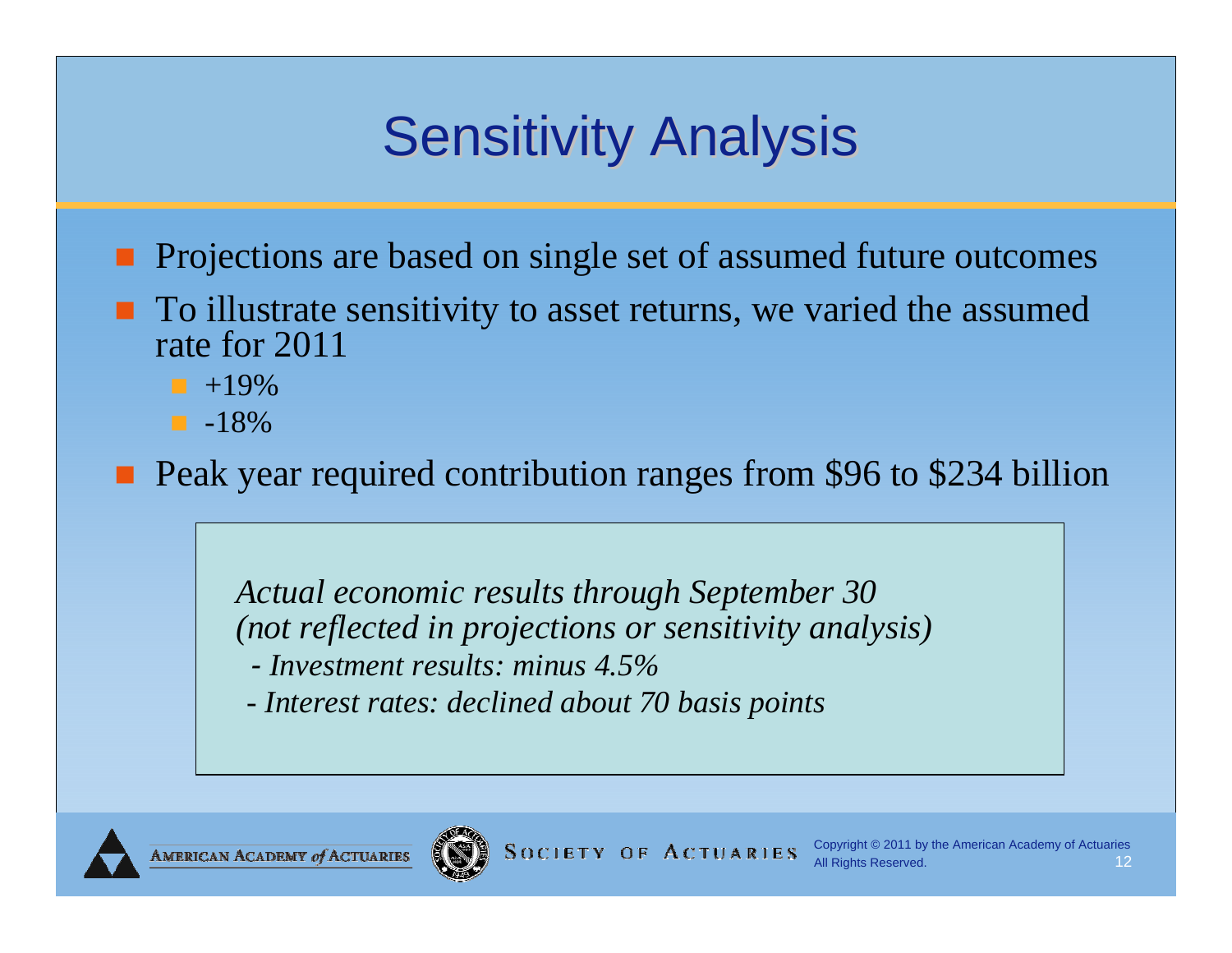#### Sensitivity to 2011 Asset Return





Variance in requirement if 2011 asset return (only) is between -18% and 19%

**AMERICAN ACADEMY of ACTUARIES** 

**SOCIETY OF ACTUARIES** 

Copyright © 2011 by the American Academy of Actuaries All Rights Reserved. **13**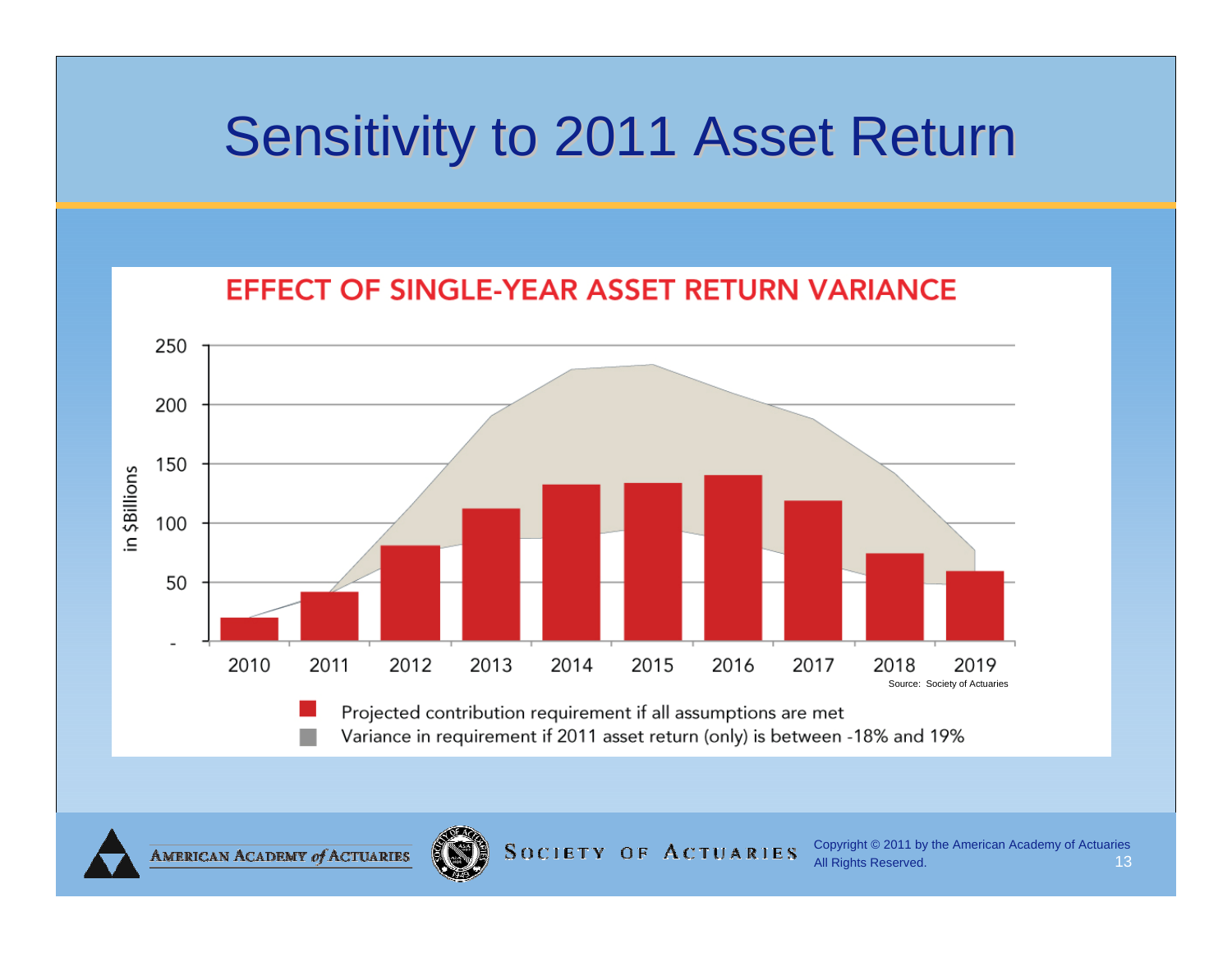## What Does It Mean?

- **Little effect on corporate earnings**
- Large effect on corporate cash
- **There are sponsors who are anticipating increase, but** magnitude is uncertain
- **Degree of stress will differ**
- **Risk profile of plan sponsors varies**
- **Effect on plan participants is uncertain**

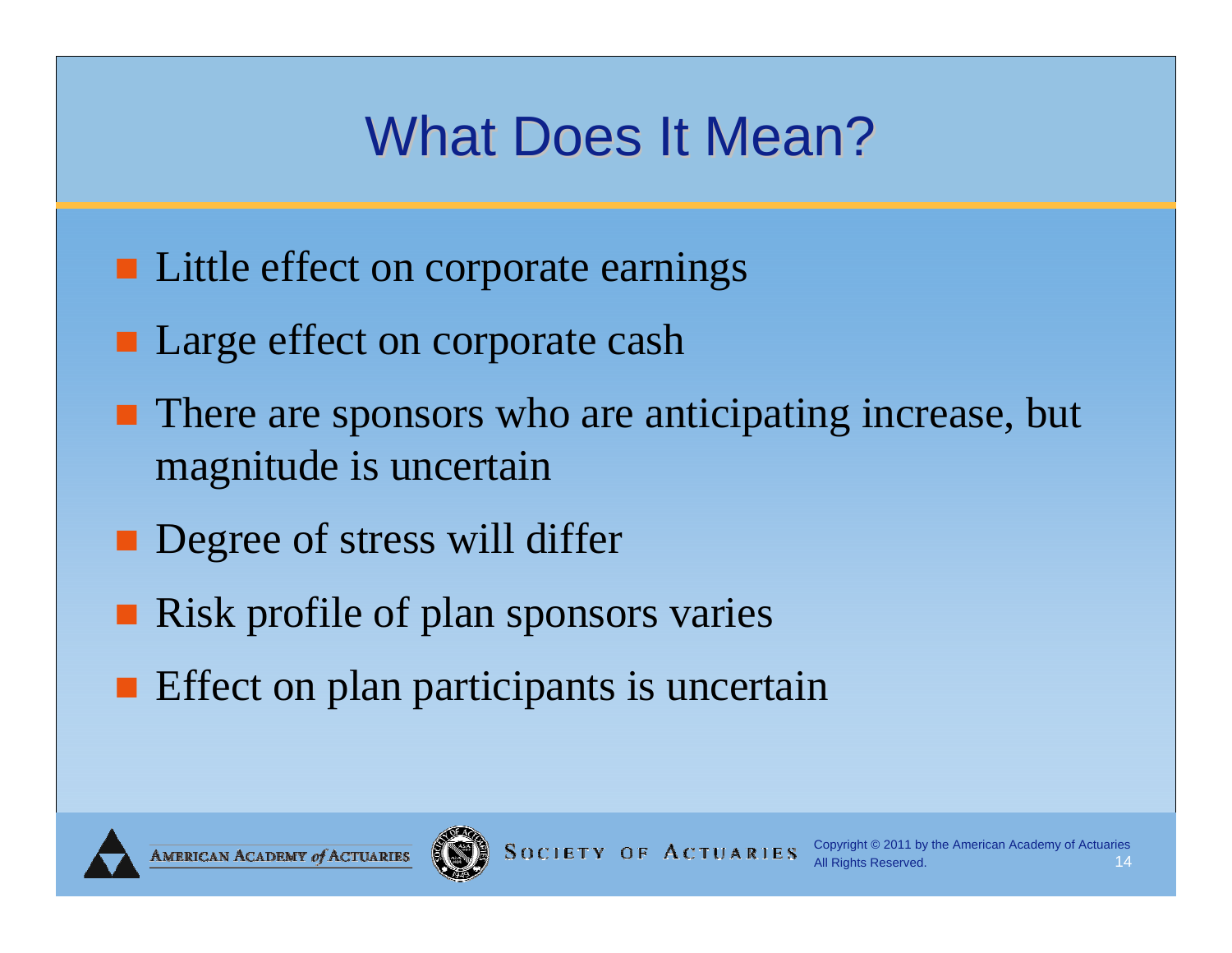## **Potential Courses of Action**

#### ■ Status Quo

- **Sponsor Strategy:** 
	- Fund obligations in advance of requirement and use credit balance
	- Reduce future accruals
	- **De-risk plan investments**
- **Regulator Strategy:** 
	- Revise the minimum required contribution
	- **Encourage de-risking**

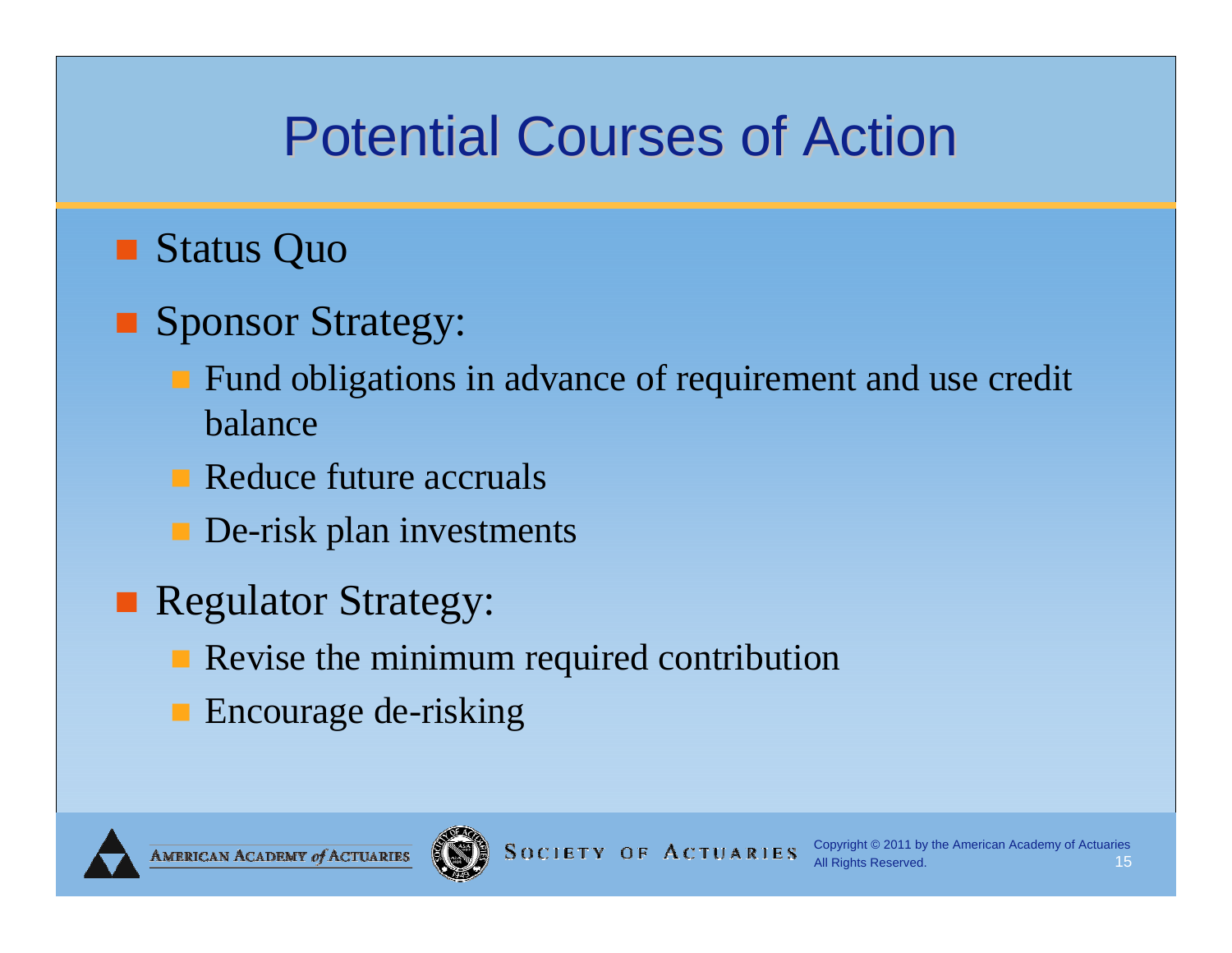# How Will Sponsors React?

Possible Sponsor Strategies

- **Mitigate with existing credit balance**
- **Increase contributions ahead of tide**
- **Lower benefit accruals**
- **De-risk asset allocation (static or dynamic)**
- **Request relief**

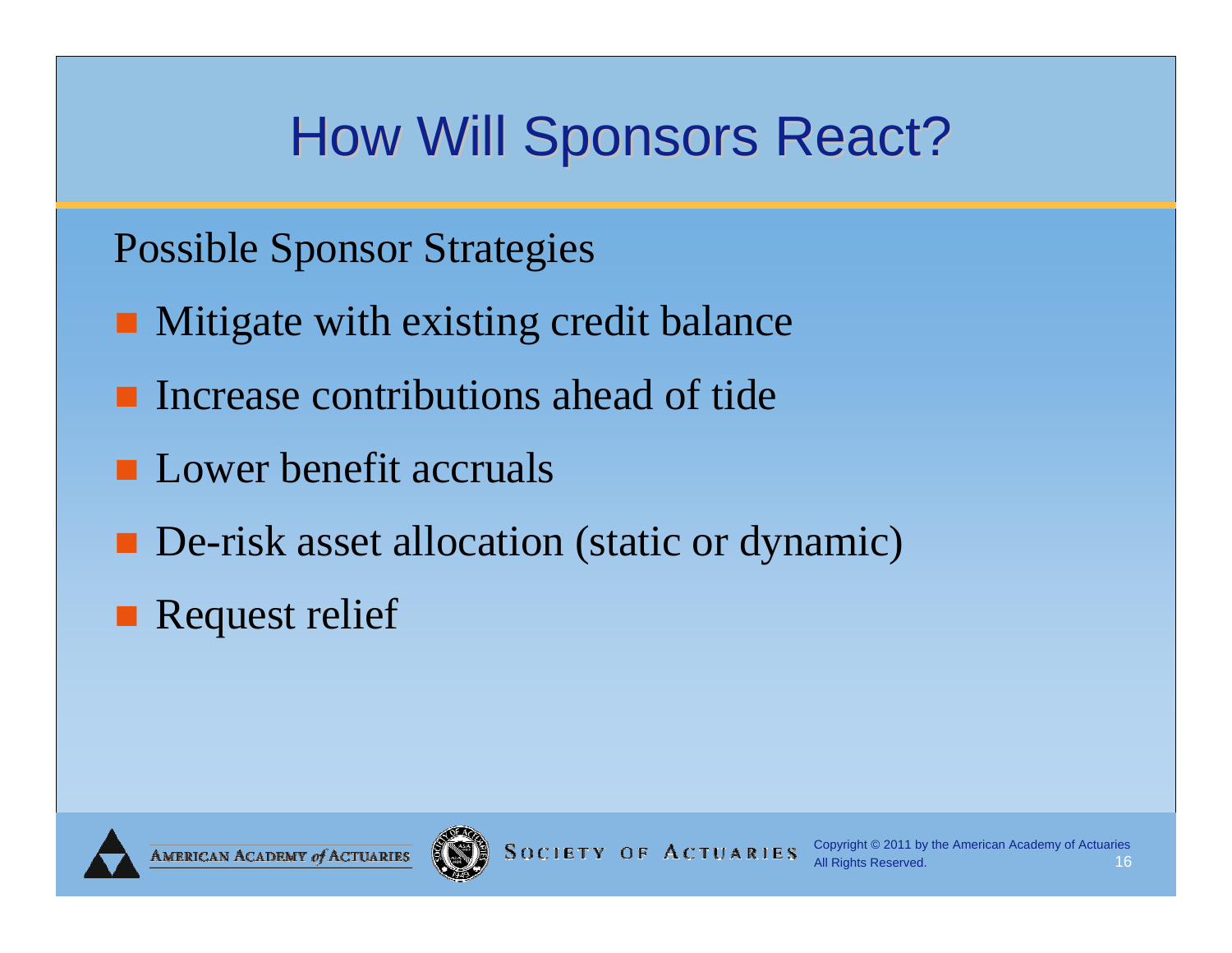#### Sponsor Strategy: Utilize Existing Credit Balance

- Sponsors with a credit balance can temporarily mitigate increase provided funded ratio exceeds thresholds
- Large contribution requirements may exhaust credit balance before peak contribution years

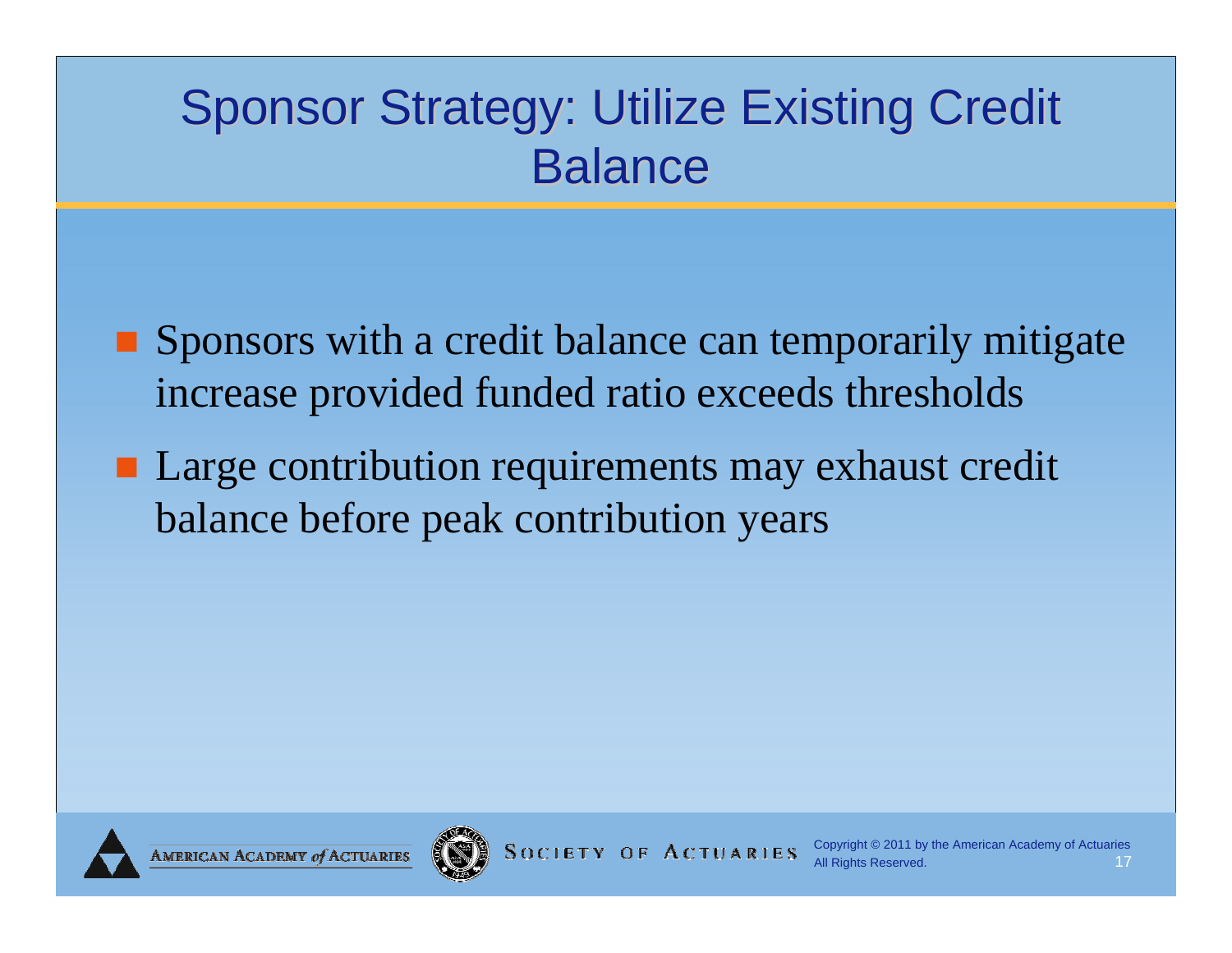#### Sponsor Strategy: Fund Obligations in Advance of Requirement

- **Firms with available cash may fund contributions in** advance to lessen peaks
- **Funding in advance primarily affects timing of** contribution requirements, but may lower ultimate requirements if investments do well

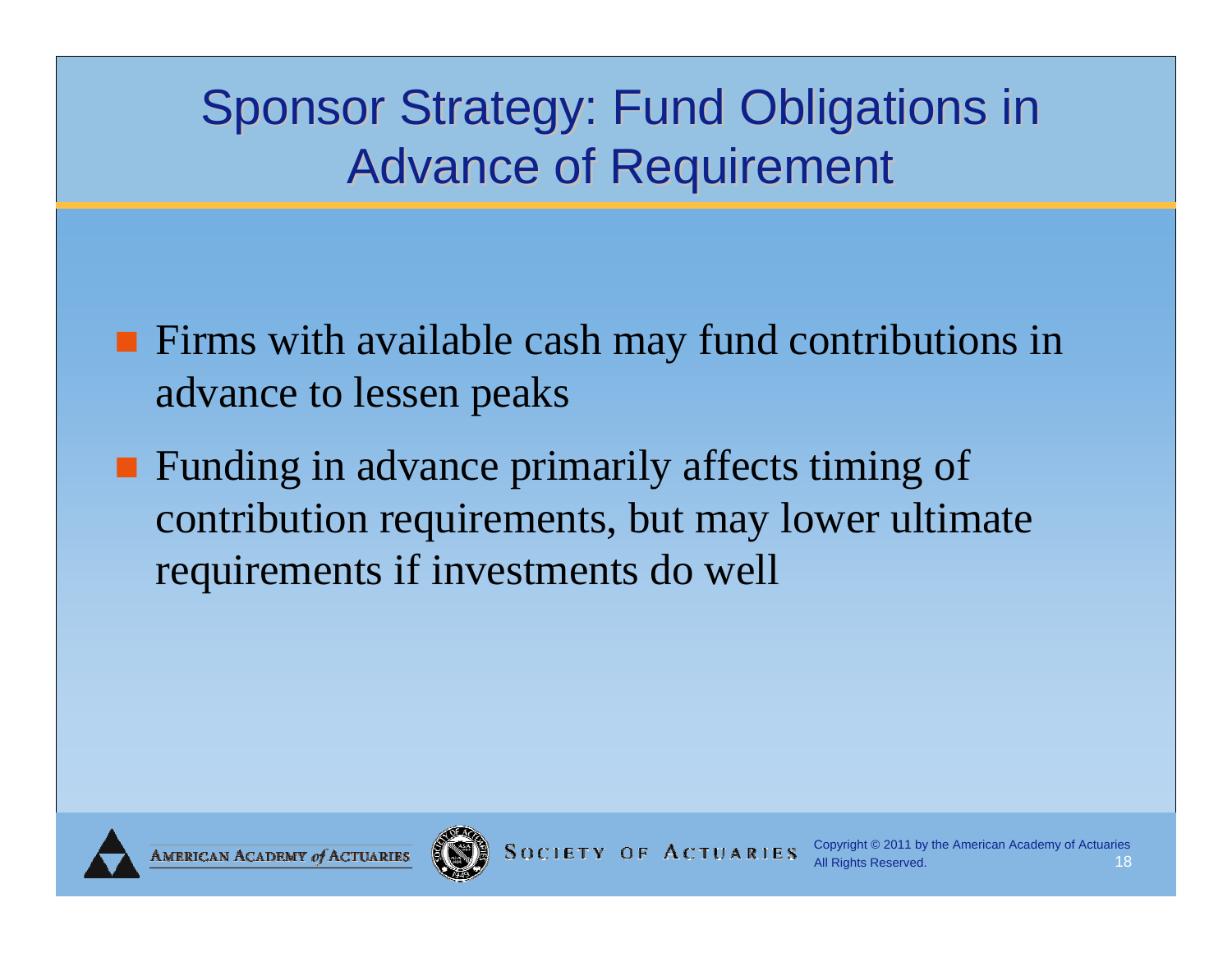## Sponsor Strategy: Reduce Benefits

- **If cash drain is significant, sponsors may decide to** lower pension accruals (if not already frozen)
- Future accruals can be reduced or eliminated (accrued benefits cannot be reduced)
- Cash contributions would be lowered, but still significant increases required to amortize unfunded liabilities
- **Possibly offset by replacement plan cost if any**
- **Expectation of adverse employee reaction**





**SOCIETY OF ACTUARIES**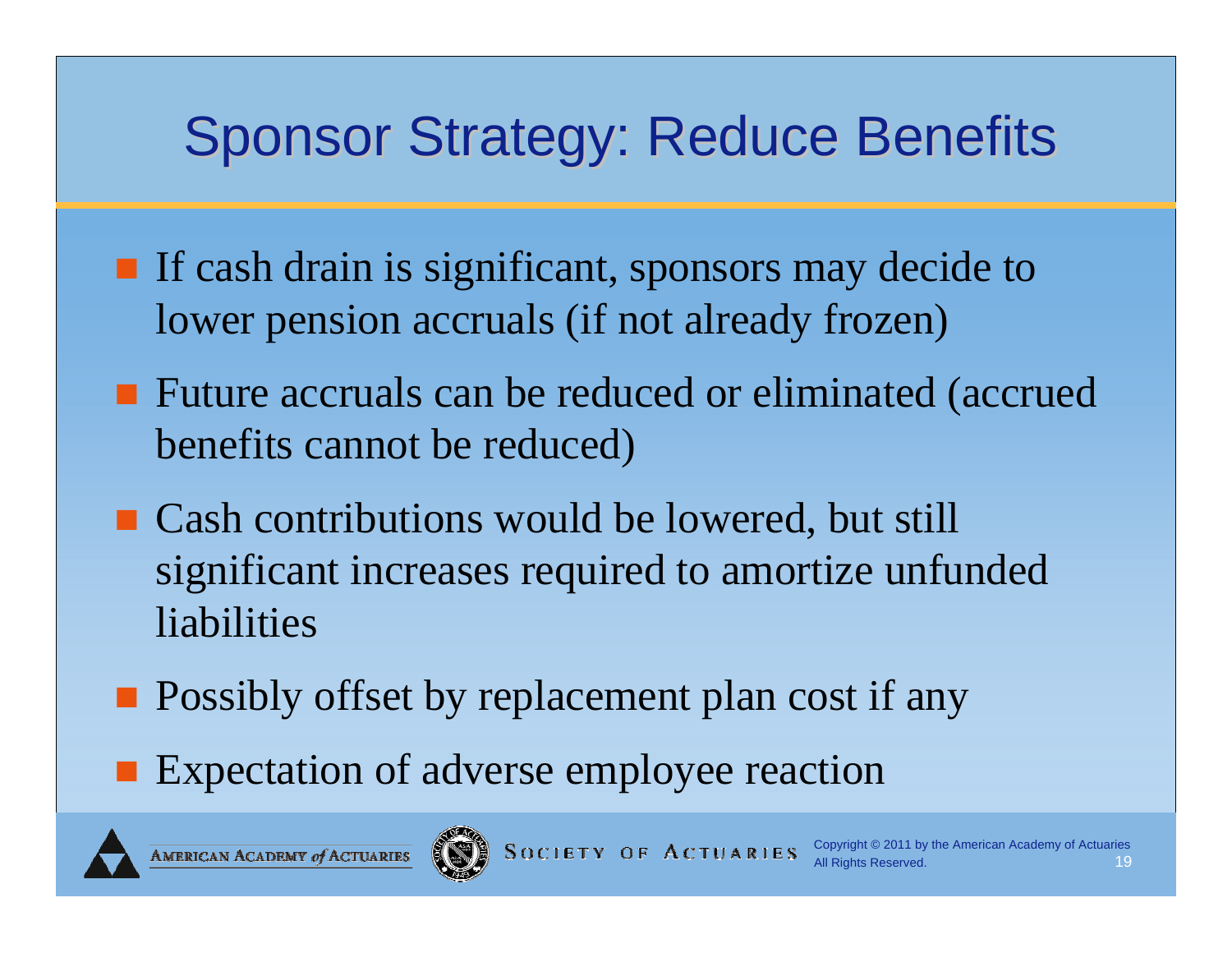### Sponsor Strategy: De-Risking

- **Decreasing equity risk can lessen volatility of** contributions
- $\blacksquare$  Trade off Although volatility will decline, level of contributions is likely to increase

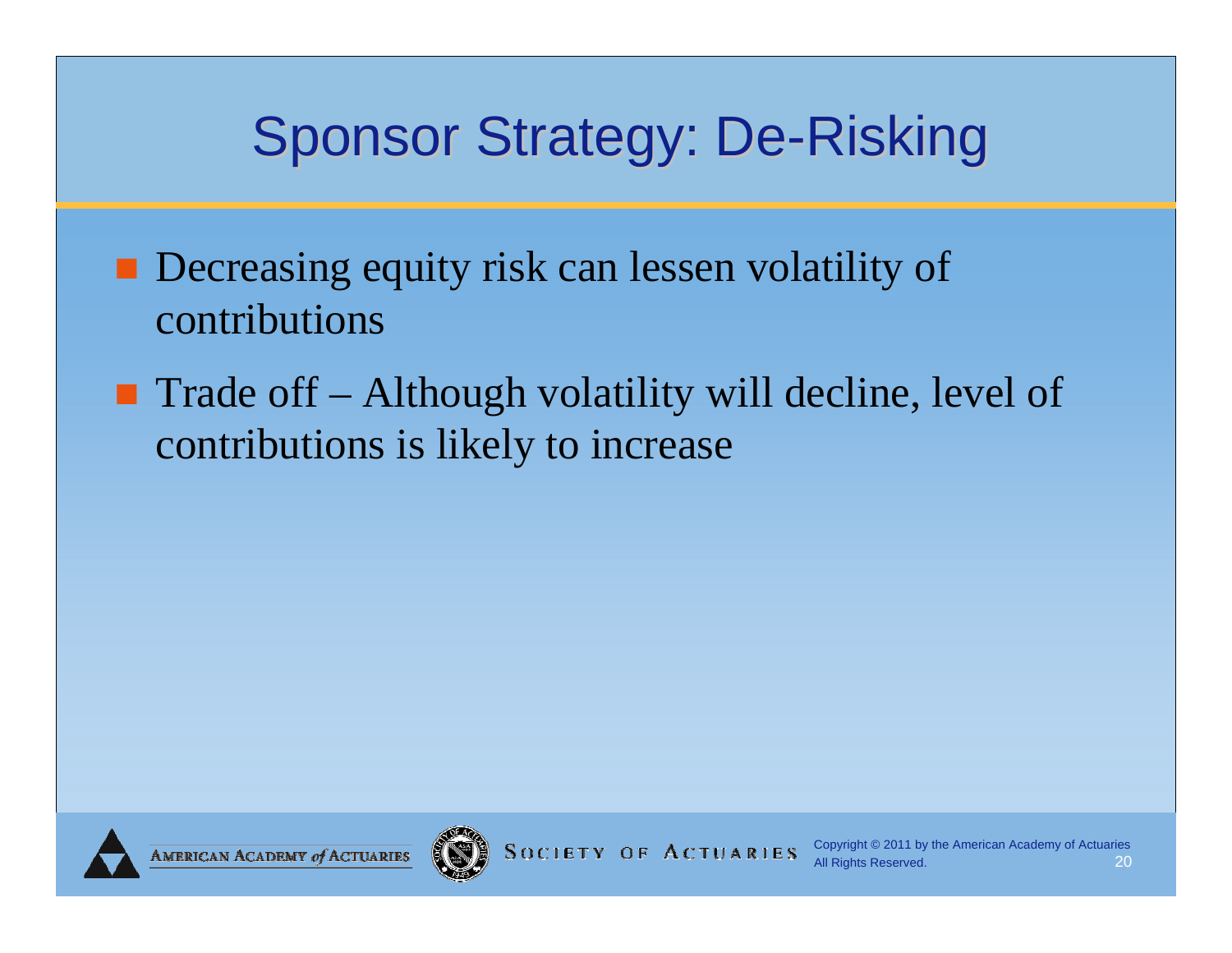#### Sponsor Strategy: Request Relief

**Sponsors may request hardship relief from IRS** 

- Waiver process is not commonly known, generally slow, and seldom used in past due to apparent difficulty to qualify
- **Sponsors could possibly seek additional legislative** relief

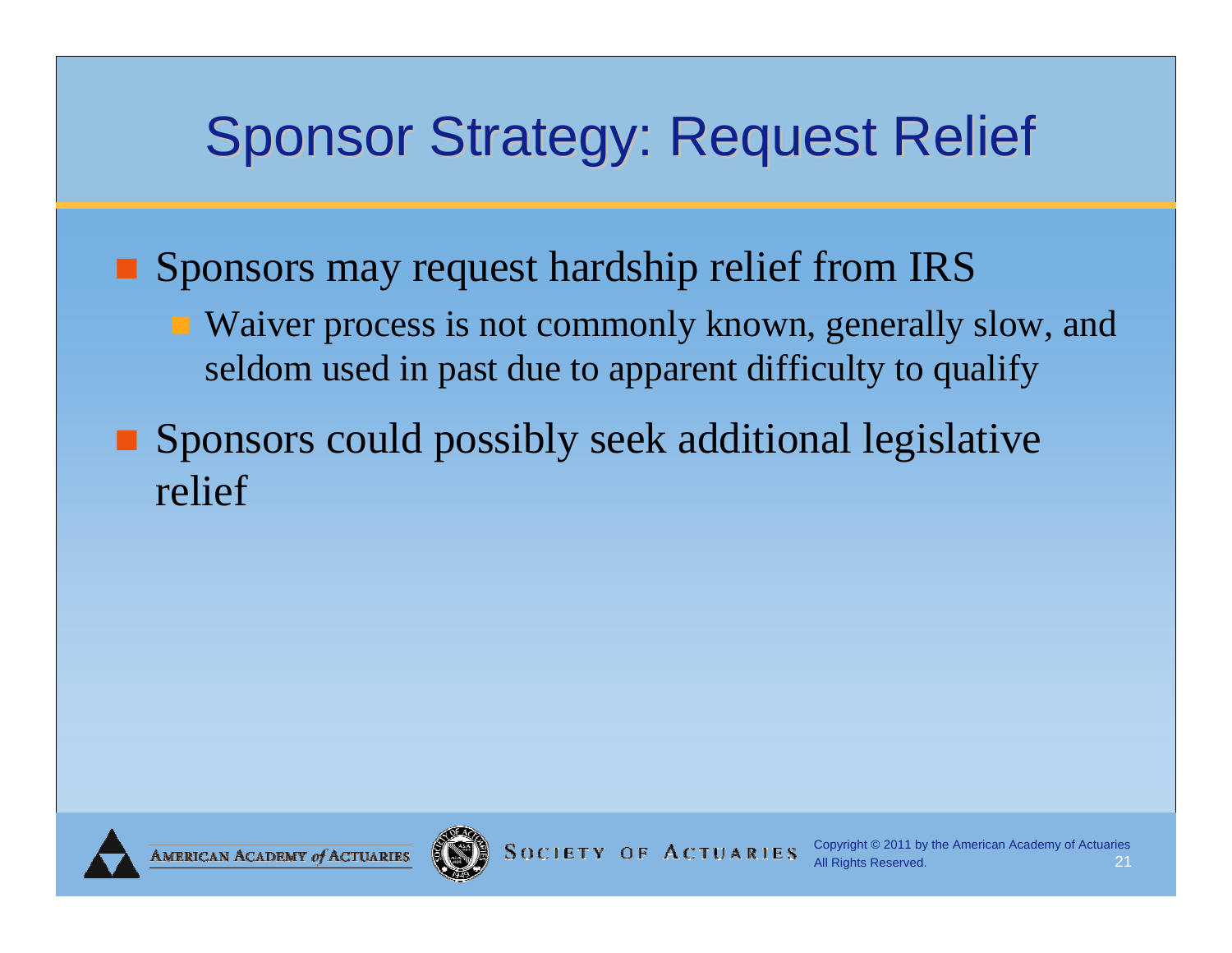#### Regulator Strategy: Reduce the Minimum **Required Contribution**

- **Federal rules that determine the minimum required** contribution could be modified
- **Immediate changes could allow for longer amortization** of current shortfalls
- Funding requirement could be made less sensitive to interest rates and equity markets
- **This would defer some funding, but increase ultimate** requirements
- Less benefit security for participants, more exposure for PBGC

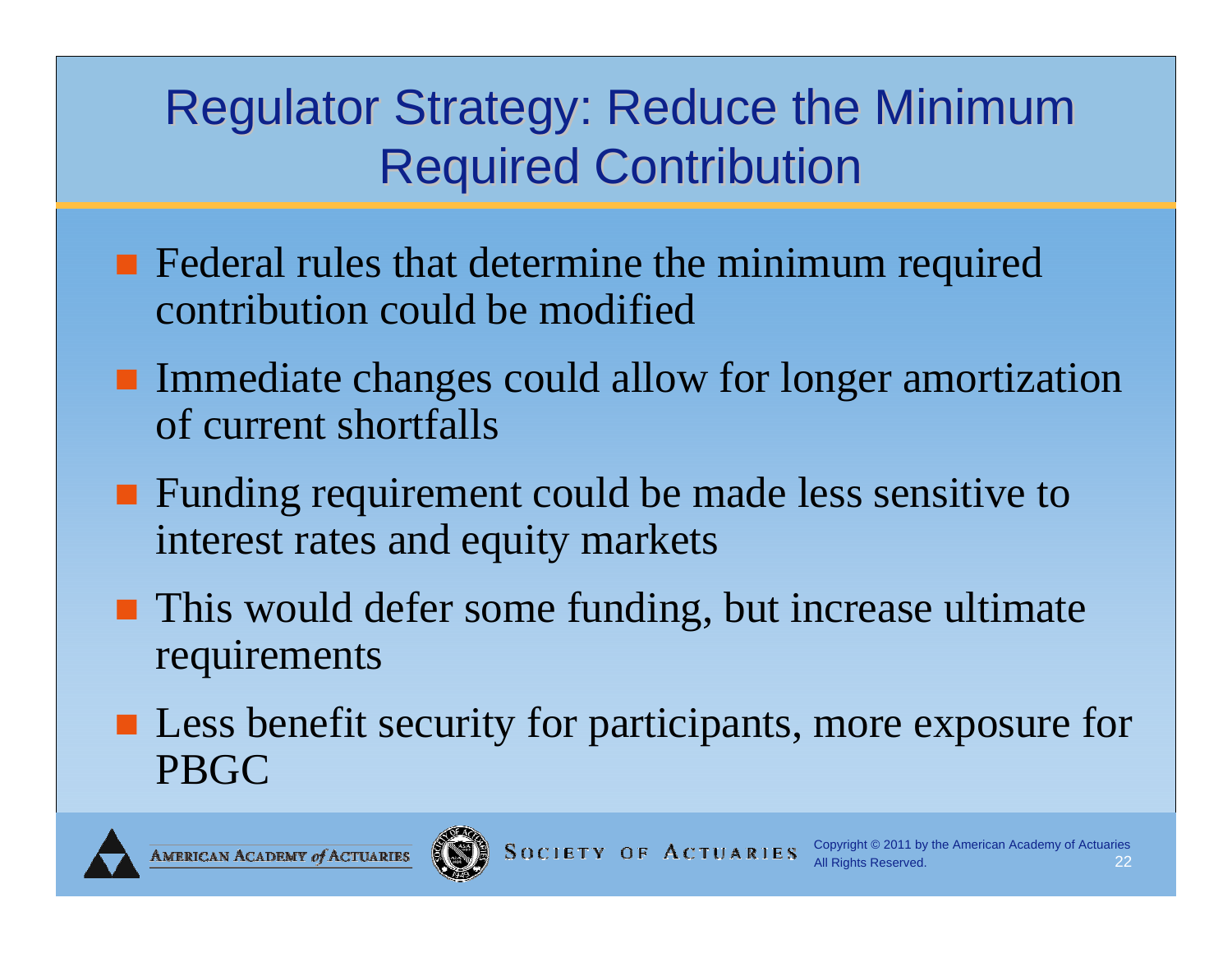#### Regulator Strategy Regarding De-Risking

Two approaches:

Encourage de-risking by linking required contribution to measures of risk such as:

- **Sponsor financial status or credit rating**
- **Equity exposure of pension fund**
- **Maturity level of plan and liabilities**

Do not use public policy (laws/regulations) to influence level of risk taking:

- Minimum contribution should not be based on credit risk
- Equity investments may lower pension cost
- **Certain industries should not be disadvantaged due to their maturity or** other circumstances

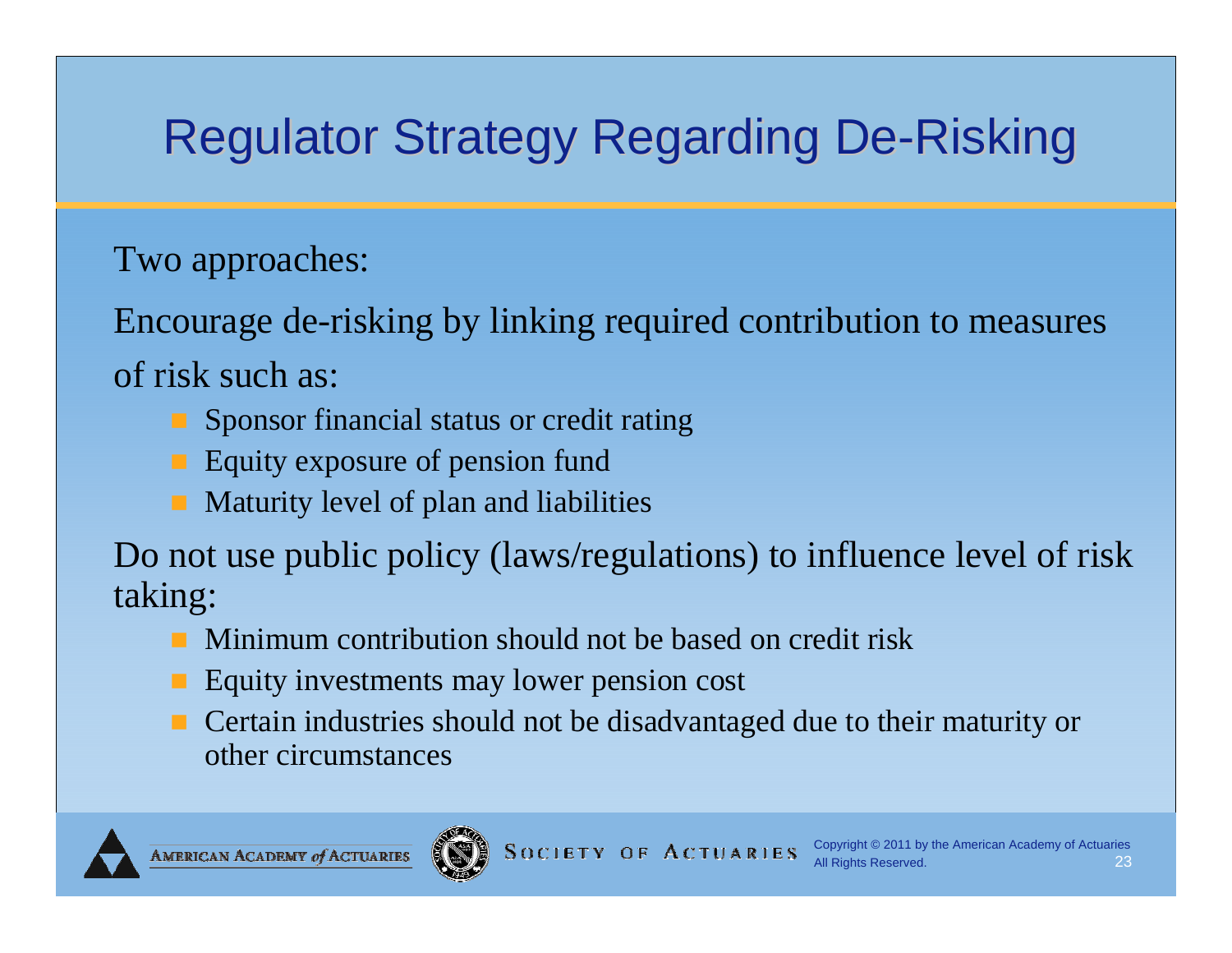## Areas for Future Analysis

- **Tracking changes to the status of the system**
- **Investigating the effects of various economic scenarios**
- **Investigating the effects of different risk management** techniques
- **Investigating the effects of regulatory changes**
- Ideas from the audience?

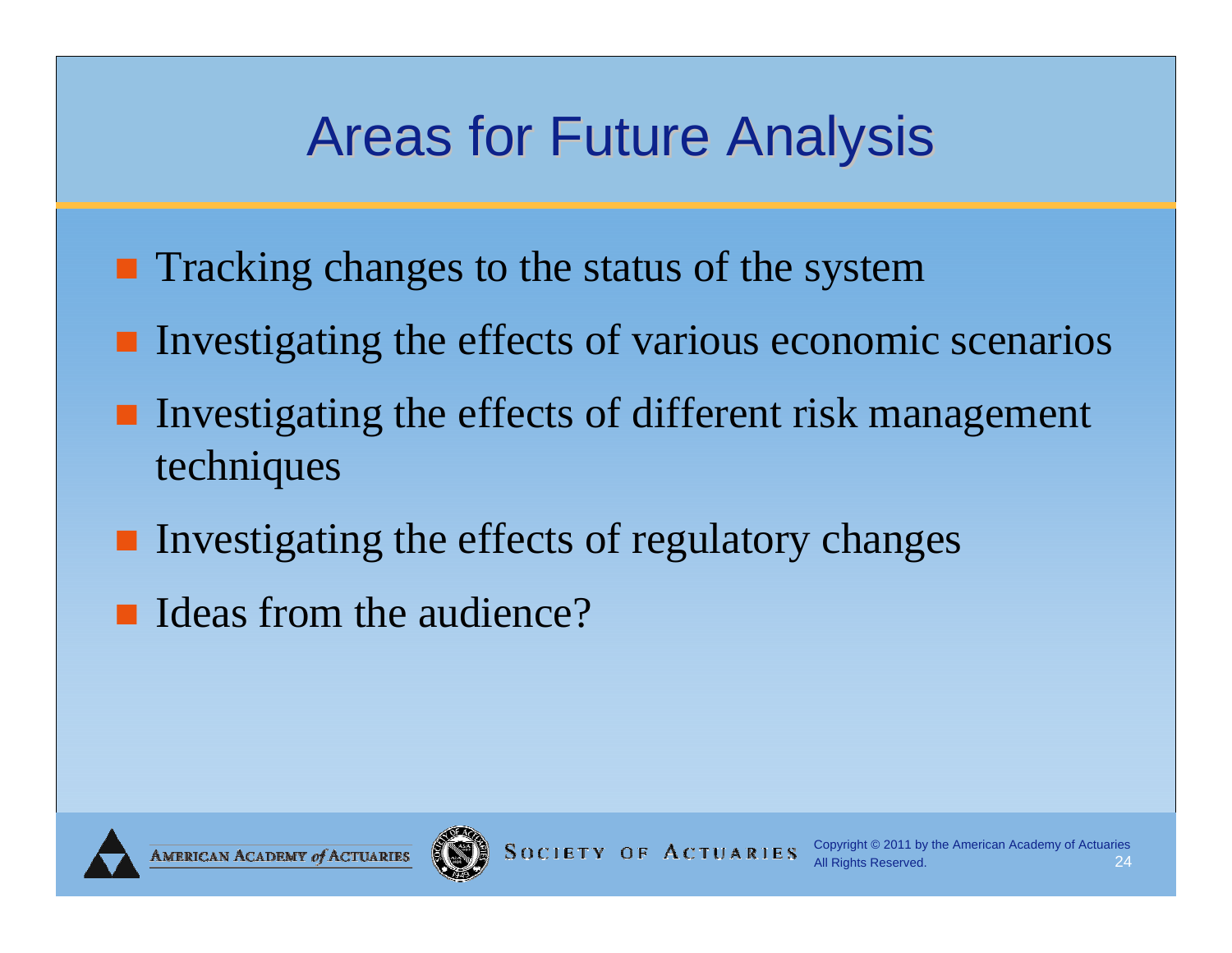# Questions?





SOCIETY OF ACTUARIES

Copyright © 2011 by the American Academy of Actuaries All Rights Reserved. 25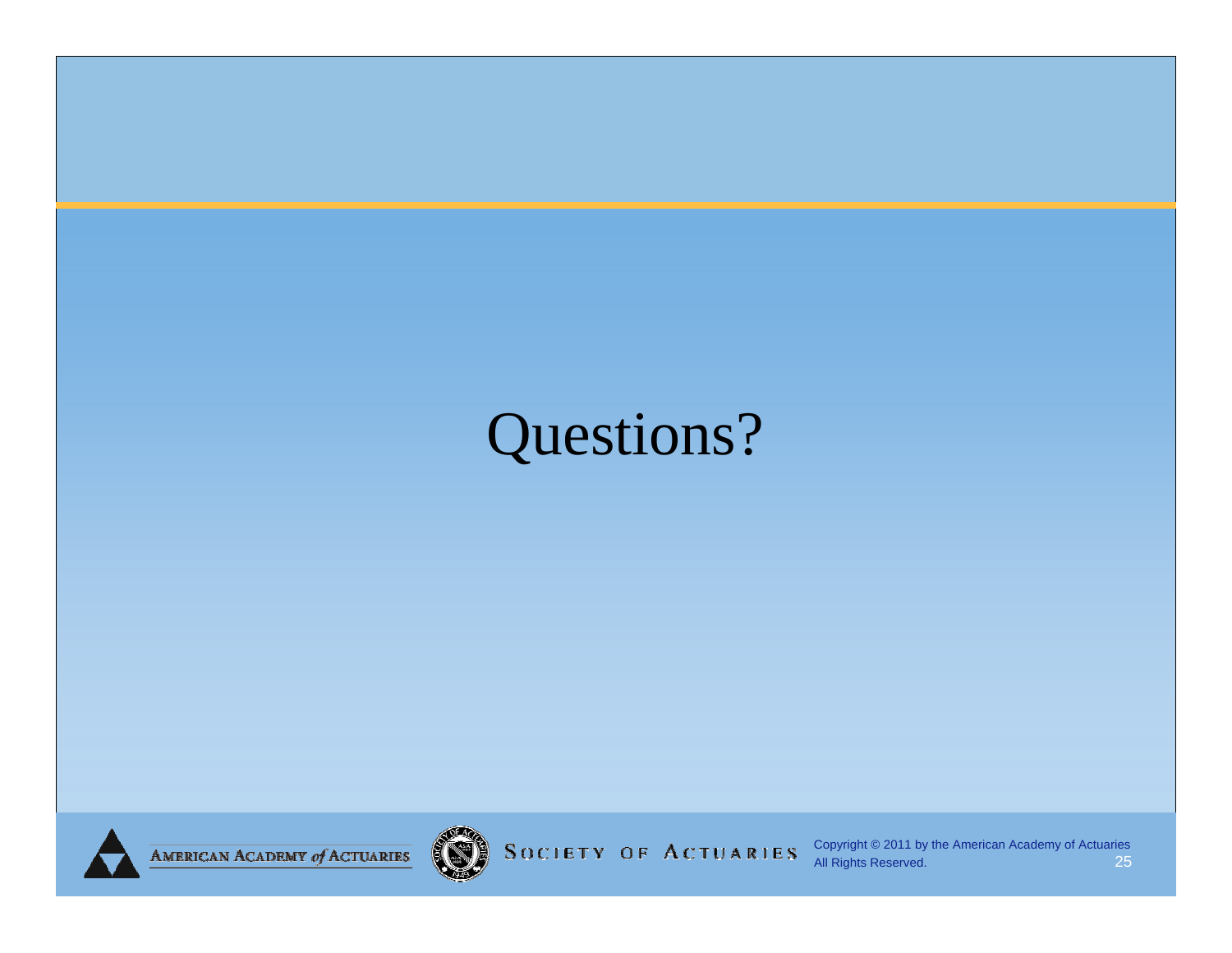# The "Rising Tide" of Pension Contributions: How much and when?

#### **October 11, 2011**

**For more information please contact: Jessica M. ThomasSenior Pension Policy Analyst American Academy of Actuaries**

**thomas@actuary.org**



**SOCIETY OF ACTUARIES** 

Copyright © 2011 by the American Academy of Actuaries All Rights Reserved. 26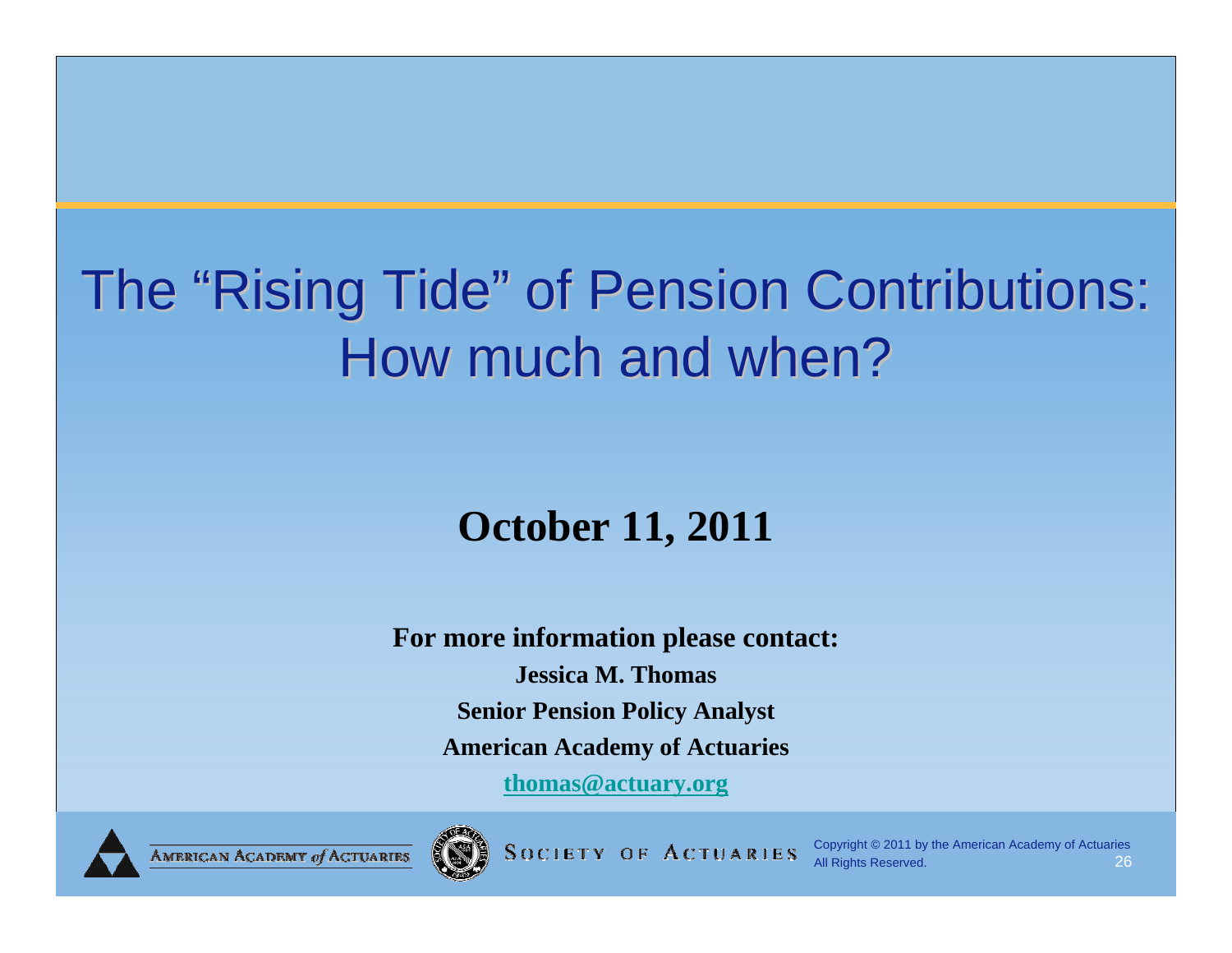# The American Academy of Actuaries



The American Academy of Actuaries is a professional association with more than 17,000 members, whose mission is to assist public policymakers by providing leadership, objective expertise, and actuarial advice on risk and financial security issues. The Academy also sets qualification, practice, and professionalism standards for actuaries in the United States.



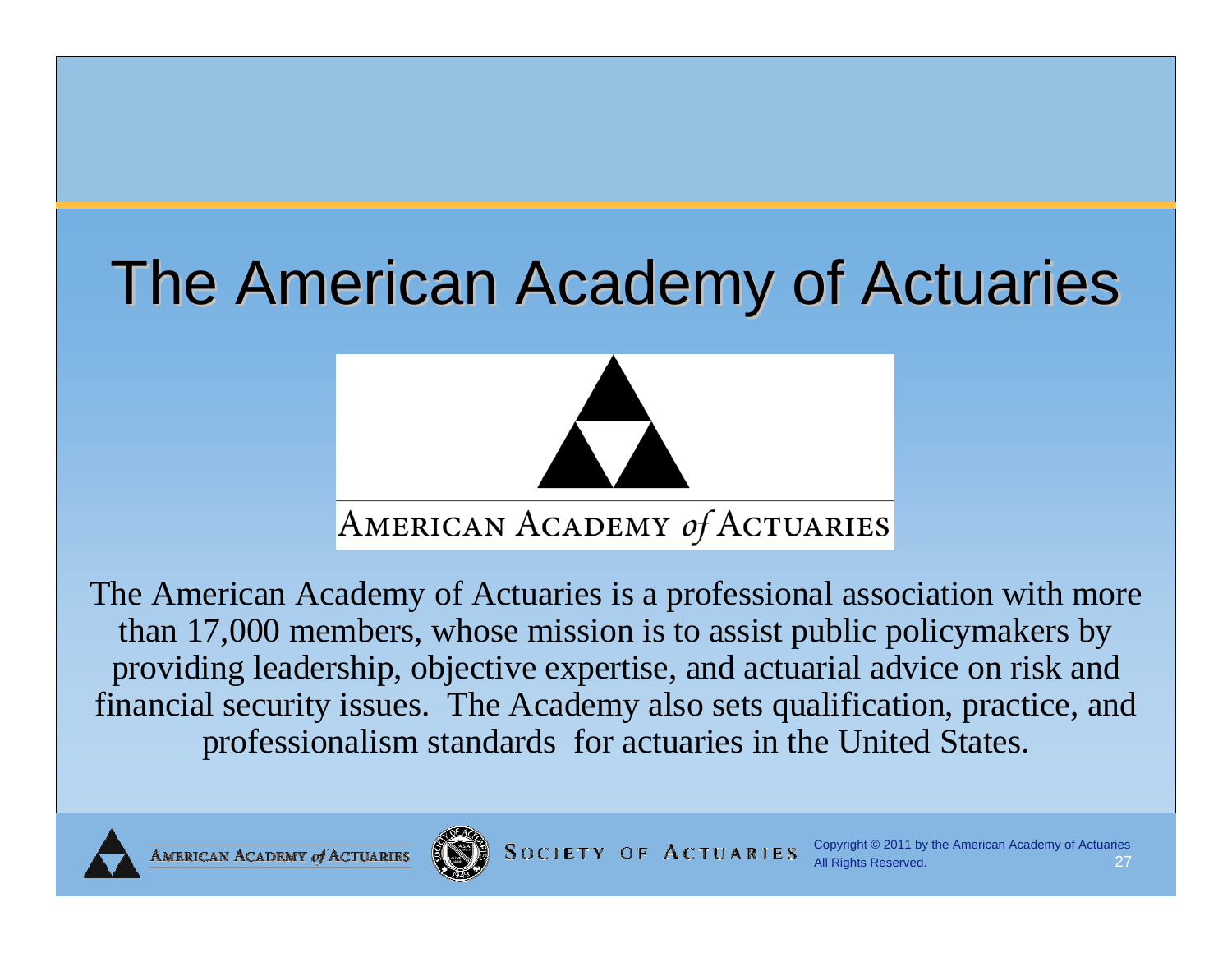#### Appendix—Data Assumptions and Methods

This report shows several deterministic projections of the estimated aggregate minimum funding requirements for the U.S. single-employer defined benefit system, with the intent of developing an understanding of the timing and amount of required contributions. The projections were developed using the Pension Insurance Modeling System (PIMS), originally developed for the PBGC. Starting with data from publicly available regulatory filings, PIMS simulated the demographic and economic experience of 421 single-employer DB plans, representing about half of the benefit obligations of plans insured by the PBGC, using parameters determined by the Society of Actuaries. It then performed actuarial valuations of each plan for each year of the projection period and calculated the resulting minimum required contributions. The results from the sample of 421 plans were then extrapolated to the single-employer universe of plans.

In conducting the projections, the model relied on data supplied by the PBGC as of December 2010, which consisted of selected data from publically available Form 5500 filings made by defined benefit sponsors. The selected data included information about plan demographics, benefit structures, asset values, liabilities and actuarial assumptions for 421 large pension plans. While we cannot verify the accuracy of all the information, the supplied information was reviewed for consistency and reasonability.

PIMS used assumptions to simulate future actuarial valuations and actual future experience. Given the deterministic nature of the projections, the results shown are highly sensitive to key assumptions. Key demographic and economic assumptions made for this analysis are disclosed on the next slide:



**AMERICAN ACADEMY of ACTUARIES** 

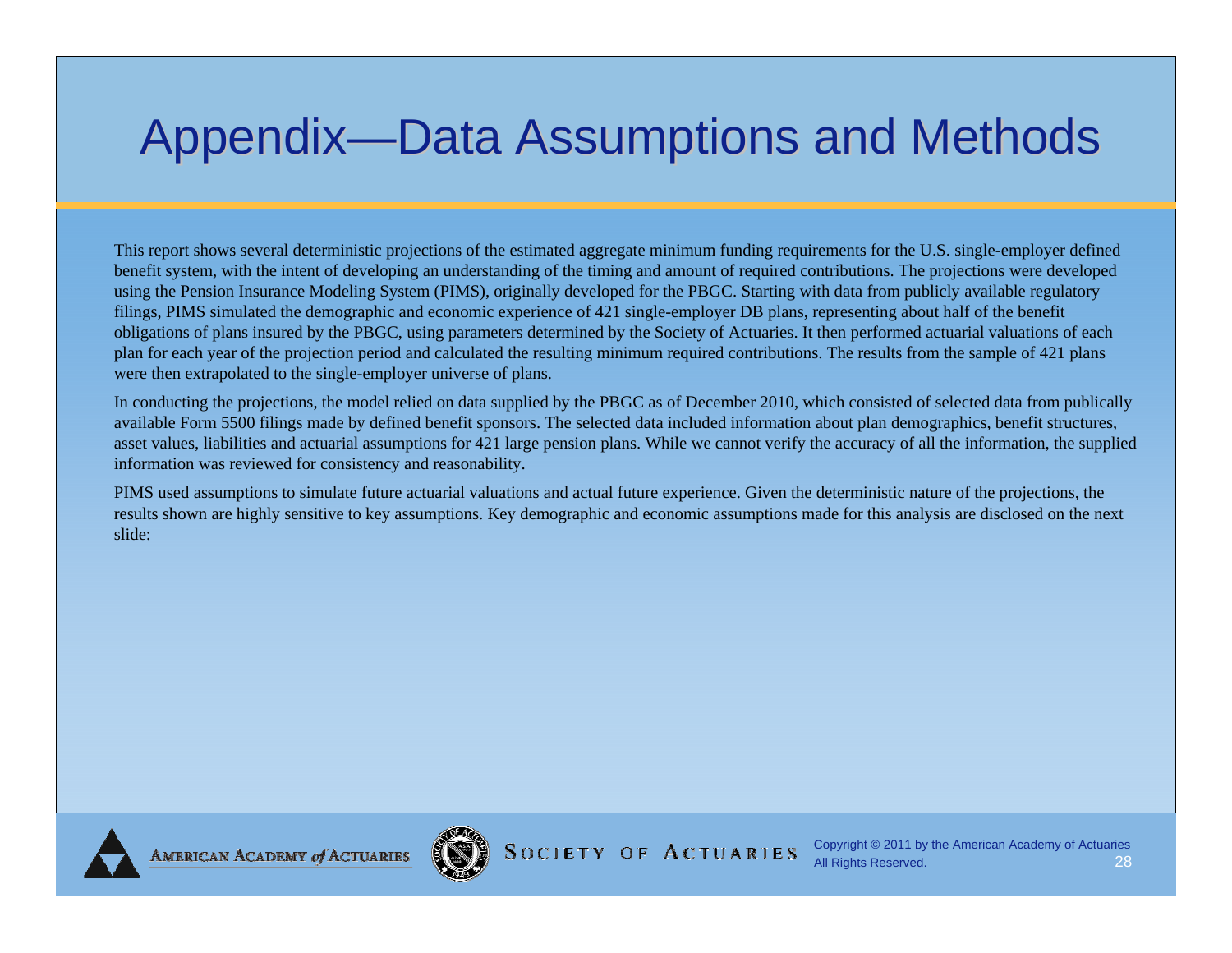#### Appendix-Data Assumptions and Methods

|                                                      |         | <b>Valuation</b>                                                                              | <b>Experience</b>                                                                |
|------------------------------------------------------|---------|-----------------------------------------------------------------------------------------------|----------------------------------------------------------------------------------|
| Demographic                                          |         |                                                                                               |                                                                                  |
| <b>Active headcount</b>                              |         | Closed group                                                                                  | Constant for ongoing plans                                                       |
| <b>Termination rates</b>                             |         | As disclosed on Schedule B/SB                                                                 | As disclosed on Schedule B/SB                                                    |
| Disability rates                                     |         | As disclosed on Schedule B/SB                                                                 | As disclosed on Schedule B/SB                                                    |
| <b>Retirement rates</b>                              |         | As disclosed on Schedule B/SB                                                                 | As disclosed on Schedule B/SB                                                    |
| <b>Mortality rates</b><br>(pre- and post-retirement) |         | RP2000 projected 10 years beyond the valuation<br>date, assuming 60/40 male/female population | RP2000 projected to the valuation date,<br>assuming 60/40 male/female population |
|                                                      |         |                                                                                               |                                                                                  |
| <b>Economic</b>                                      |         |                                                                                               |                                                                                  |
| <b>Effective</b> interest rate                       |         |                                                                                               |                                                                                  |
|                                                      | 2009    | 7.90%                                                                                         |                                                                                  |
|                                                      | 2010    | 5.74%                                                                                         |                                                                                  |
|                                                      | $2011+$ | 5.51%                                                                                         |                                                                                  |
| Asset return                                         |         |                                                                                               |                                                                                  |
|                                                      | 2008    |                                                                                               | $-22.66%$                                                                        |
|                                                      | 2009    |                                                                                               | 19.43%                                                                           |
|                                                      | 2010    |                                                                                               | 7.89%                                                                            |
|                                                      | $2011+$ |                                                                                               | 7.40%                                                                            |
| Wage increases (pay-related plans)                   |         | 3.00% plus a merit increase derived from<br>participant data                                  | 4.00%                                                                            |
| Benefit increases (non-pay-related plans)            |         | None                                                                                          | 4.00%                                                                            |
| National average wage increase                       |         | 4.00%                                                                                         | 4.00%                                                                            |
| Inflation (consumer price index)                     |         | 2.30%                                                                                         | 2.30%                                                                            |